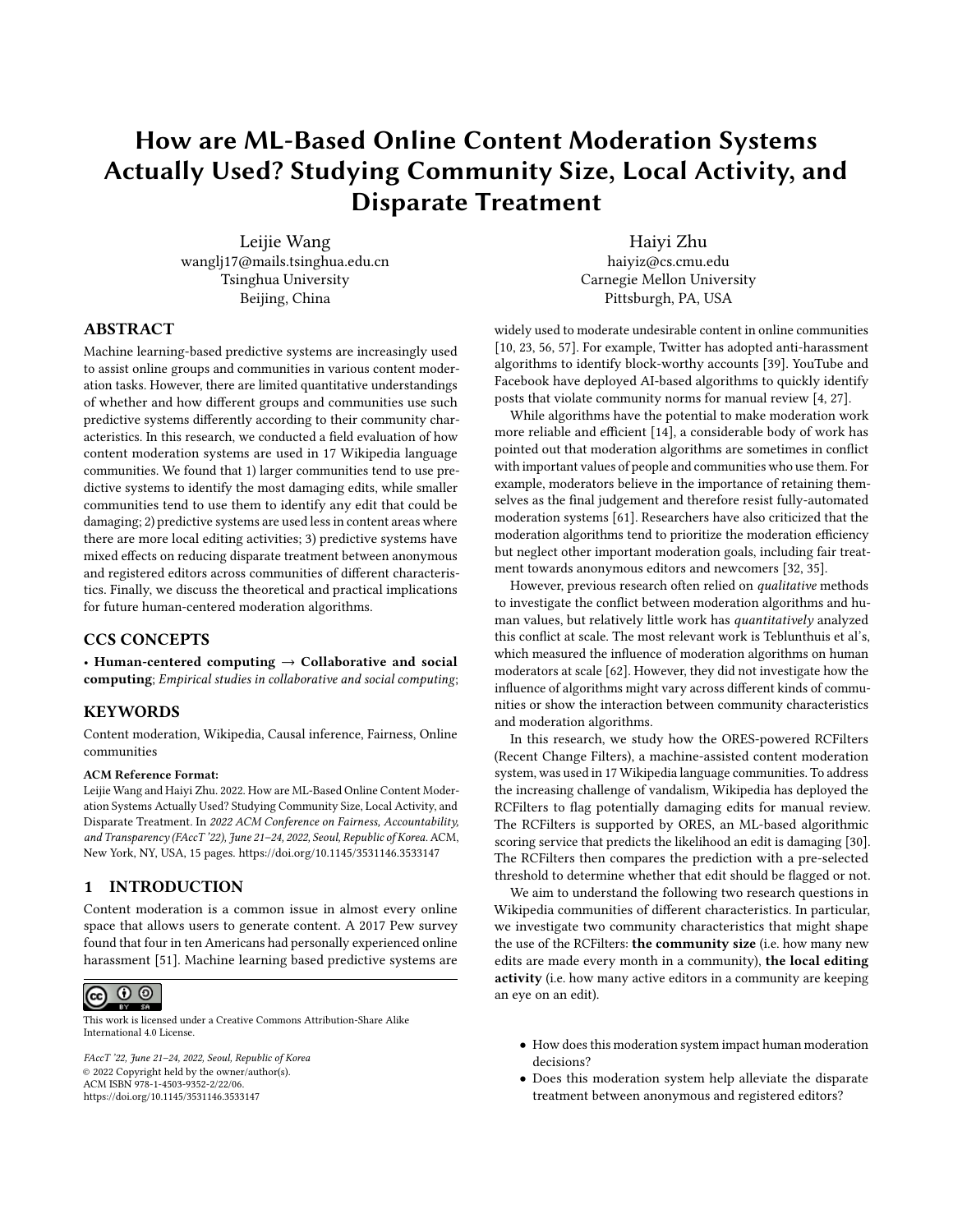To answer these questions, we use the Regression Discontinuity Design (RDD) to quantitatively evaluate the causal effect of this machine-assisted moderation system. The intuition behind the RDD is that data points immediately below and above an arbitrary cutoff are equal in expectation; comparing the outcome of the data points immediately above to the counterfactual outcome of those immediately below will hence deliver the local treatment effect. In the context of the RCFilters, the arbitrary cutoff is the damaging threshold. By comparing the reverting rates of edits immediately above versus immediately below the damaging threshold, we are able to measure the impact of the RCFilters on human moderation decisions and understand how the system interacts with other community characteristics at play.

We analyzed 4,000,000 edits from 17 Wikipedia language communities between 2019 and 2020 and found that 1) larger communities tend to use the RCFilters to identify the most damaging edits, while smaller communities tend to use the RCFilters to identify any edit that could be damaging; 2) The RCFilters is used less in content areas where there are more local editing activities; 3) The RCFilters has mixed effects on reducing disparate treatment between anonymous and registered editors in communities of different characteristics.

In this paper, we first review literature about content moderation in online communities and fairness of moderation algorithms. We then explain how the community size and the local editing activity influence the use of moderation algorithms in Wikipedia and propose hypotheses accordingly. In the main part, we quantify the effect of the moderation system on moderation decisions and the disparate treatment between editor groups in different types of communities. Finally, we discuss the limitations of our research, and present theoretical and design implications for future research.

## 2 RELATED WORK

## 2.1 Content Moderation in Online Communities

Despite the indispensable role online communities (e.g. Facebook, Wikipedia, and YouTube) play in our daily life, we still see with disappointment an overwhelming number of examples of spam, misinformation, and off-topic postings in our online experience. A nationally representative Pew Research Center study in 2017 found that roughly four in ten Americans had personally experienced online harassment [\[51\]](#page-12-0). While platforms like NPR [\[18\]](#page-11-9) and IMDB [\[2\]](#page-11-10) are forced to close their comment sections due to their incapability to fight against vandalism, other platforms have adopted a variety of approaches to regulate online behavior to maintain positive and productive conversations [\[45\]](#page-11-11).

These moderation approaches can be further divided into three categories: manual moderation, fully automated moderation algorithms, and machine-assisted moderation systems. Human moderators are employed by online platforms to regulate content [\[1,](#page-10-0) [58\]](#page-12-5) but face great challenges as the amount of content to be reviewed grows. Therefore, online communities like Facebook [\[4\]](#page-11-3), YouTube [\[27\]](#page-11-4), and Reddit [\[8\]](#page-11-12) increasingly adopt algorithms to automatically identify and remove damaging content at scale. Despite the efficiency of automated algorithms to moderate content [\[13,](#page-11-13) [14,](#page-11-5) [23\]](#page-11-1), people are concerned about their incompetency to make context-sensitive moderation decisions and potential violations against community

norms [\[29,](#page-11-14) [61,](#page-12-3) [63\]](#page-12-6). Therefore, machine-assisted moderation systems are increasingly used.

In reality, large online platforms have established a multi-layer immune system against vandalism. In Wikipedia, both fully autonomous robots and machine-assisted systems are important components of moderation teams [\[24,](#page-11-15) [26,](#page-11-16) [31,](#page-11-17) [35\]](#page-11-7). Fully autonomous robots are responsible for reverting the most blatant offenders, while machine-assisted systems enable people to review more subtle damages and norm violations by filtering or flagging edits. In this paper, we study the tool, RCFilters, which flags possibly damaging content as a built-in browser widget accessible to all Wikipedia moderators.

## 2.2 Fairness of Content Moderation Algorithms

As algorithmic systems are widely used in both the public and private sectors for making decisions with real consequences on people's lives, there has been an increasing focus in the research community on investigating and improving the fairness of algorithmic decision-making systems [\[11,](#page-11-18) [67\]](#page-12-7). Fairness-aware machine learning research has abstracted fairness notions from the realworld context (e.g. equalized odds [\[36\]](#page-11-19), demographic parity, individual fairness [\[16,](#page-11-20) [41\]](#page-11-21)) and developed fair algorithms accordingly [\[12,](#page-11-22) [48\]](#page-11-23). For example, demographic parity entails a fair algorithm has parity of positive classification rates across a fixed number of protected groups, while individual fairness in [\[16\]](#page-11-20) requires treating similar individuals similarly. On the other hand, HCI researchers have also involved human efforts in designing fair algorithms and identifying potential bias in algorithms. For example, users are empowered with interactive interfaces to visually examine the behavior of machine learning models and identify potential biases [\[3,](#page-11-24) [68\]](#page-12-8).

Content moderation algorithms decide which post to remove and have a direct impact on our online experience. Over the past few years, there has been a heated debate over whether content moderation algorithms increase fairness or not [\[6,](#page-11-25) [17,](#page-11-26) [28,](#page-11-27) [42\]](#page-11-28). Prior research argued that algorithms might inherit the biases of either system developers or training datasets and then amplify them on platforms across a potentially massive scale. Binns et al. trained moderation algorithms on datasets labeled by different demographic subsets and observed that algorithm performances in the field were greatly influenced by who labeled the dataset [\[5\]](#page-11-29). Matamoros-Fernández argued that Twitter and YouTube embody a form of racism in their vague policies and design of moderation algorithms [\[52\]](#page-12-9). On the other hand, community members also consider algorithms more objective and fairer than human moderators because algorithms have some predefined, fixed criteria [\[39\]](#page-11-2). Therefore, it remains to be explored whether moderation algorithms increase fairness or not. In this research, we investigate the effect of a machine-assisted moderation system in Wikipedia on the disparate treatment between anonymous and registered editors in different types of communities.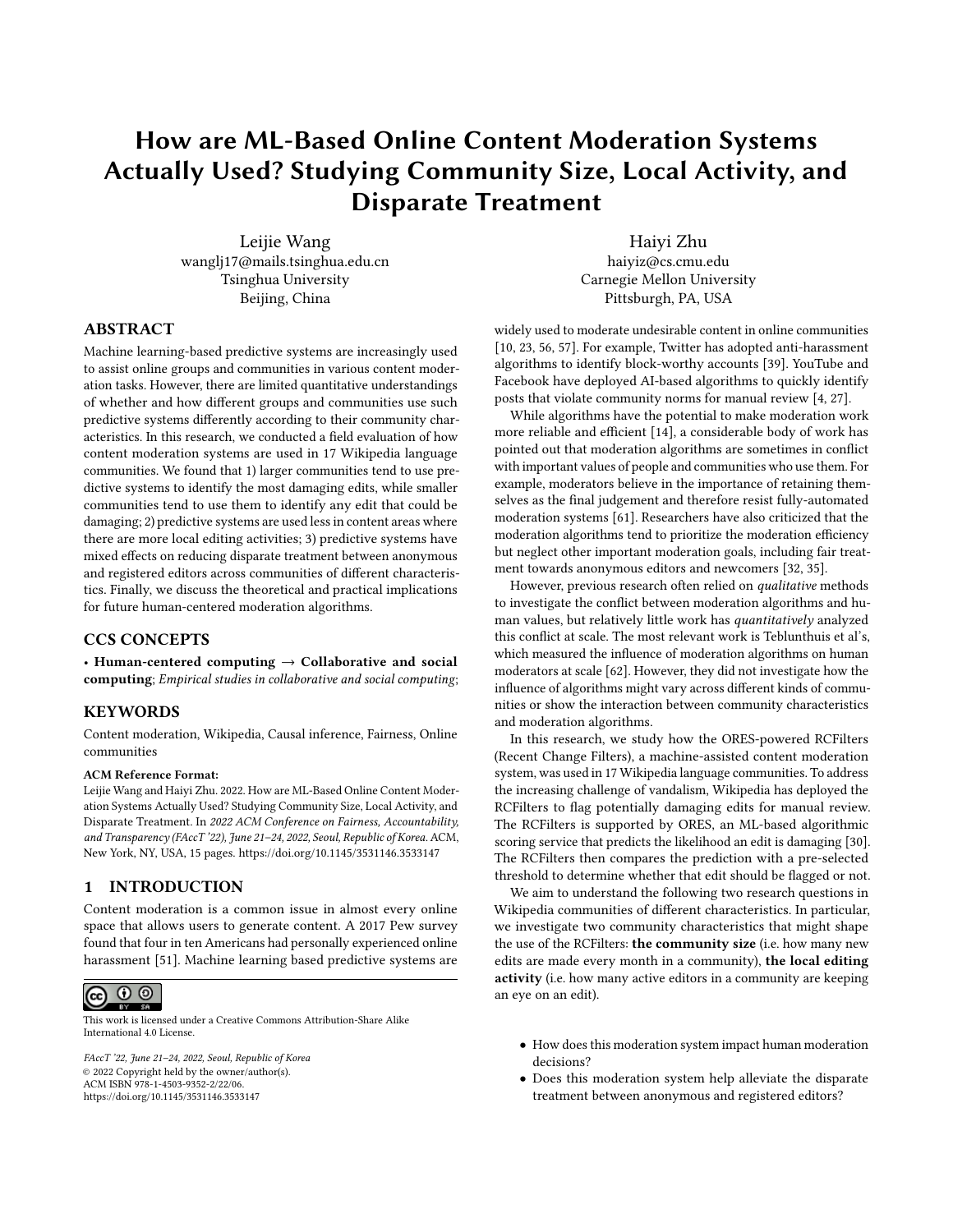## 2.3 Impacts of Moderation Algorithms on Content Removal

There is a growing body of work in the research community emphasizing the importance of understanding how human moderators interact with moderation algorithms in the real world. Kitchin argued that the effect of algorithms unfolds in contingent and relational ways, producing localized and situated outcomes, so empirical observations about how people engage with algorithms in practical contexts are crucial to understanding algorithms [\[46\]](#page-11-30). Similarly, Selbst et al. stated that it is not enough to understand algorithms in terms of their performances on the test dataset but we should also account for how real-world stakeholders respond to algorithm recommendations [\[53,](#page-12-10) [60\]](#page-12-11).

A considerable amount of literature provides qualitative analysis of the interaction between moderation algorithms and human moderators [\[21,](#page-11-31) [22,](#page-11-32) [30,](#page-11-8) [69\]](#page-12-12). For example, Jhaver et al. revealed the challenges and benefits of human moderators' using automated tools in the sociotechnical context of Reddit [\[38\]](#page-11-33). Geiger et al. analyzed how moderation systems transform the complicated moderation work into mundane affairs performed by human moderators [\[25\]](#page-11-34).

In contrast, there is relatively little work that quantitatively measures the impact of moderation algorithms on manual moderation decisions in the real world. Geiger et al. took advantage of breakdowns of an automated algorithm in Wikipedia and revealed that the algorithm accelerates the removal of undesirable content [\[23\]](#page-11-1). Compared to automated algorithms, it is even more difficult to measure the effect of machine-assisted moderation systems because of the mixture of individual discretion and algorithm recommendations inherent in this kind of systems

Recently, Teblunthuis et al. have managed to demonstrate quantitatively that the RCFilters, a machine-assisted algorithmic system deployed in Wikipedia, reduces the bias against newcomer and anonymous editors in moderation work [\[62\]](#page-12-4). However, it only captures parts of the complexity of decision-making scenarios on online platforms [\[15,](#page-11-35) [33\]](#page-11-36). For example, online communities have moderation goals that vary according to their community size and therefore might exploit this system differently. We further attempt to understand this algorithmic system in Wikipedia's sociotechnical context. We borrow methods from the causal analysis to quantitatively estimate its influence and further understand the role this algorithm plays in moderation work. Our work differs from that of Teblunthuis et al. in that we aim to explore how the influence of the system on moderation work and disparate treatment between editor groups might vary in different types of Wikipedia communities, while they treated the Wikipedia community as a whole and inquired whether the algorithmic treatment towards editor groups complies with community norms in general.

## 3 STUDY CONTEXT: WIKIPEDIA MODERATION

Guided by the principle that anyone can edit, Wikipedia, the online encyclopedia community, is written and maintained by volunteers through a decentralized community structure. It has 325 language communities and each community sets guidelines and rules regarding writing styles, moderation, and user behaviors independently. Meanwhile, within each language community, coalitions of editors

with common interests or expertise in a particular domain have established their local community norms [\[47\]](#page-11-37).

While such a decentralized community structure plays a significant role in fighting against vandalism, Wikipedians have also developed algorithmic systems to facilitate moderation work [\[35\]](#page-11-7). One widely used algorithmic system is the RCFilters. The RCFilters, short for Recent Changes Filters, has been deployed in 23 Wikipedia language communities as default on the RecentChanges page since August 20[1](#page-2-0)8<sup>1</sup>. The RecentChanges page is a special page that lists information about the most recent edits on Wikipedia, including editor usernames, article titles, and comments<sup>[2](#page-2-1)</sup>. As shown in Figure [1,](#page-3-0) the RCFilters at this page enables content moderators to flag edits that may have problems, likely have problems, or very likely have problems. These three filters have different trade-offs between precision (the proportion of flagged edits that are actually damaging) and recall (the proportion of actually damaging edits that are flagged) to accommodate workflows of as many moderators as possible.

The RCFilters is powered by the ORES, an algorithmic scoring service that offers real-time damaging predictions for edits. The ORES prediction model is based on gradient boosted decision trees and trained with human-labelled Wikipedia edits [\[30\]](#page-11-8). Three thresholds are chosen for three filters and edits are flagged accordingly after comparing their ORES predictions with the thresholds. In this article, we measure the effect of the RCFilters on moderation decisions and the disparate treatment between editor groups at scale in communities of varying sizes and local editing activity.

#### RESEARCH HYPOTHESES

## 4.1 Effects of the RCFilters on Content Removal

Before presenting results associated with community characteristics, we first establish that the RCFilters has an effect on Wikipedia's moderation work. This test is fundamental to our following analysis because its results indicate whether the moderation tool RCFilters is used in Wikipedia. Given flagged edits are more likely to be spotted and then closely examined by moderators, we hypothesize that flagged edits have a higher reverting probability compared to non-flagged ones.

Analysis Check: Edits that receive damaging scores immediately above flagging thresholds are more likely to be reverted compared to edits that receive damaging scores immediately below flagging thresholds.

#### 4.2 Influence of Community Sizes

Online communities like Reddit, Wikipedia, Discord, and Twitch have witnessed the proliferation of sub-communities built based on similar interests or languages. Although sub-communities share similar underlying technological infrastructures, they develop algorithms and moderate content independently [\[8,](#page-11-12) [9,](#page-11-38) [59\]](#page-12-13). Large communities are shown to rely more on technical approaches to moderation, including automated algorithms and machine-assisted systems. A field evaluation of Twitch moderation observed that

<span id="page-2-0"></span> $\overline{\text{1}$  RCF<br>ilters is part of the project Edit Review Improvements. See [https://www.mediawiki.](https://www.mediawiki.org/wiki/Edit_Review_Improvements/New_filters_for_edit_review) [org/wiki/Edit\\_Review\\_Improvements/New\\_filters\\_for\\_edit\\_review](https://www.mediawiki.org/wiki/Edit_Review_Improvements/New_filters_for_edit_review)

<span id="page-2-1"></span><sup>&</sup>lt;sup>2</sup>This following link is directed at the RecentChanges page in English Wikipedia: <https://en.wikipedia.org/wiki/Special:RecentChanges>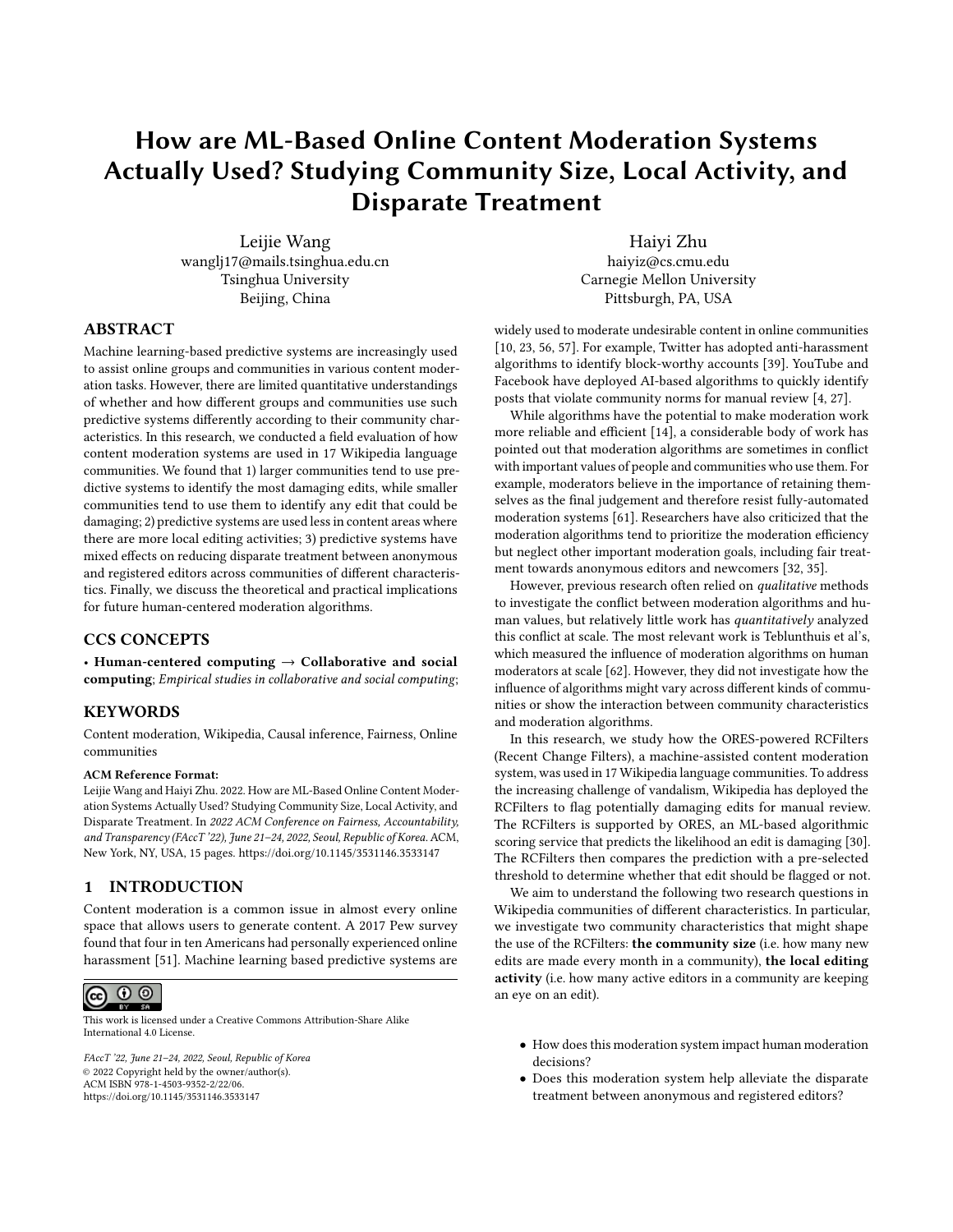<span id="page-3-0"></span>

| <b>Active filters</b>                                                                                                                                               | Hide |
|---------------------------------------------------------------------------------------------------------------------------------------------------------------------|------|
| <b>May have problems <math>\mathsf{X}</math></b> ) ( $\bullet$ Likely have problems $\mathsf{X}$ ) ( $\bullet$ Very likely have problems $\mathsf{X}$ )             |      |
| (a) Configuration of highlight colors for each filter                                                                                                               |      |
| (diff I hist). Daniil Medvedev; 06:44 (+128) 2601:204:102:6130:f5ef:9a5e:a381:b9f7 (talk) (Tags: Mobile edit, Mobile web edit, Reverted)<br>$\bullet\bullet\bullet$ |      |
| (diff I hist). Black Widow (2021 film); 06:44 (-8). Blowscalls (talk I contribs) (Tags: Mobile edit, Mobile web edit, Visual edit, Advanced mobile edit)            |      |

- o (diff I hist). Tunceli Province; 06:43.. (+27).. 176.88.28.90 (talk) (improved and added symbol)
- (diff I hist) . . m Park Si-eun (entertainer); 06:43 . . (-1,298) . . 유용근님 (talk I contribs) (Tags: Mobile edit, Mobile web edit, Visual edit, possible BLP issue or vandalism, references removed, Reverted)

(b) List of filtered and flagged edits

Figure 1: Screenshot of the RCFilters on the RecentChanges page in English Wikipedia. Different highlight colors inform moderators of the algorithmic damaging predictions. Note if an editor is anonymous, its corresponding username will be an IP address, as shown by the first line of the list.

there are four times more moderation actions taken by bots than humans in large channels in contrast to a roughly even number by bots and humans in medium and small channels [\[59\]](#page-12-13).

There are several possible explanations for the heavy reliance of larger communities on moderation algorithms. First, sociologists suggest that individuals in large communities are less likely to form personal relationships and to coordinate with others efficiently [\[19\]](#page-11-39). Besides, large online communities are struggling to moderate huge volumes of everyday content [\[44\]](#page-11-40). Consequently, instead of focusing on removing all damaging content in a context-sensitive way, moderators in larger communities are more concerned about removing the most damaging content efficiently, in which moderation algorithms are highly competent.

Embedded in the Wikipedia front page, the tool RCFilters can efficiently identify and flag undesirable edits, and adapts well to the workflow of moderators in large Wikipedia communities. Therefore, we hypothesize that this flagging system will have a greater impact on the moderation work in larger Wikipedia communities.

Hypothesis 1: The effect of the moderation tool (i.e., the difference in the reverting rate for edits above versus below flagging thresholds) will be greater in large communities than in small ones.

#### 4.3 Influence of Local Editing Activity

In addition to employing or appointing a small set of community members as moderators, online communities also increasingly adopt a decentralized moderation approach and rely on local community members to regulate content. In some cases, community members become part of a local community simply because they view the same post or video. For example, Slashdot users are enabled to down-vote unwelcome content in the comment section of an article, and viewers on the Twitter and YouTube platform can also report vandalism content. In Wikipedia, members vigilantly monitor recent edits to articles which they have contributed to before and remove damaging edits when needed [\[64\]](#page-12-14). On the other hand, local communities such as Facebook Groups and Wikipedia Projects have a clearer organization structure and establish local community norms. Specifically, Wikipedia Projects consist of editors with common interests or expertise in a particular domain and provide opportunities for editors to peer review each other's edits as well as protect their interesting articles from intruding zealotry and vandalism [\[20\]](#page-11-41).

Prior research has underscored the indispensable role local communities play in regulating content. Lampe and Resnick argued that the distributed moderation system in Slashdot can quickly and consistently separate high and low quality comments [\[49\]](#page-11-42). Geiger underscored the collective and bottom-up modes of computationally assisted moderation through a field study of the bot-based blocklists in Twitter [\[22\]](#page-11-32). Kittur et al. showed joining a WikiProject encourages people to spend more efforts in reverting vandalism for articles within their affiliated WikiProject domain [\[47\]](#page-11-37).

The proliferated local communities in Wikipedia mean that edits are always placed under close examination by local editors who are either moderators of a local WikiProject or individual moderators keeping an eye on articles out of their interest. Therefore, we hypothesize that the flagging system will have less influence on articles that have more local editing activity.

Hypothesis 2: The effect of the moderation tool (i.e., the difference in reverting rates for edits above versus below thresholds) will be smaller in articles with more local editing activity compared to articles with less local editing activity.

## 4.4 Impact of Moderation Algorithms on the Disparate Treatment towards Anonymous **Editors**

Online communities are always concerned about whether they should require would-be contributors to create accounts. Researchers have argued that there is no clear connection between anonymity and vandalism [\[65\]](#page-12-15). Although requiring an account will deter a large proportion of low-quality participation, the vast majority of rejected contributions are high-quality [\[37\]](#page-11-43). On the other hand, the creation of an account helps establish an identity in the community and enables editors to cooperate with other people more efficiently [\[7,](#page-11-44) [66\]](#page-12-16). Editing without a stable identifier is therefore considered as a bad form and more so if we notice that anonymity online will lead to misbehaviour like spam and hate speech [\[40\]](#page-11-45). In reality, anonymous edits are more closely scrutinized by moderators in Wikipedia [\[65\]](#page-12-15).

Recently, Teblunthuis et al. investigated how the effect of moderation algorithms depends on the anonymous status of editors and found that, in the broadest strokes, algorithms can reduce discrimination against anonymous editors. However, they also acknowledged that, when it comes to details, algorithms have a much more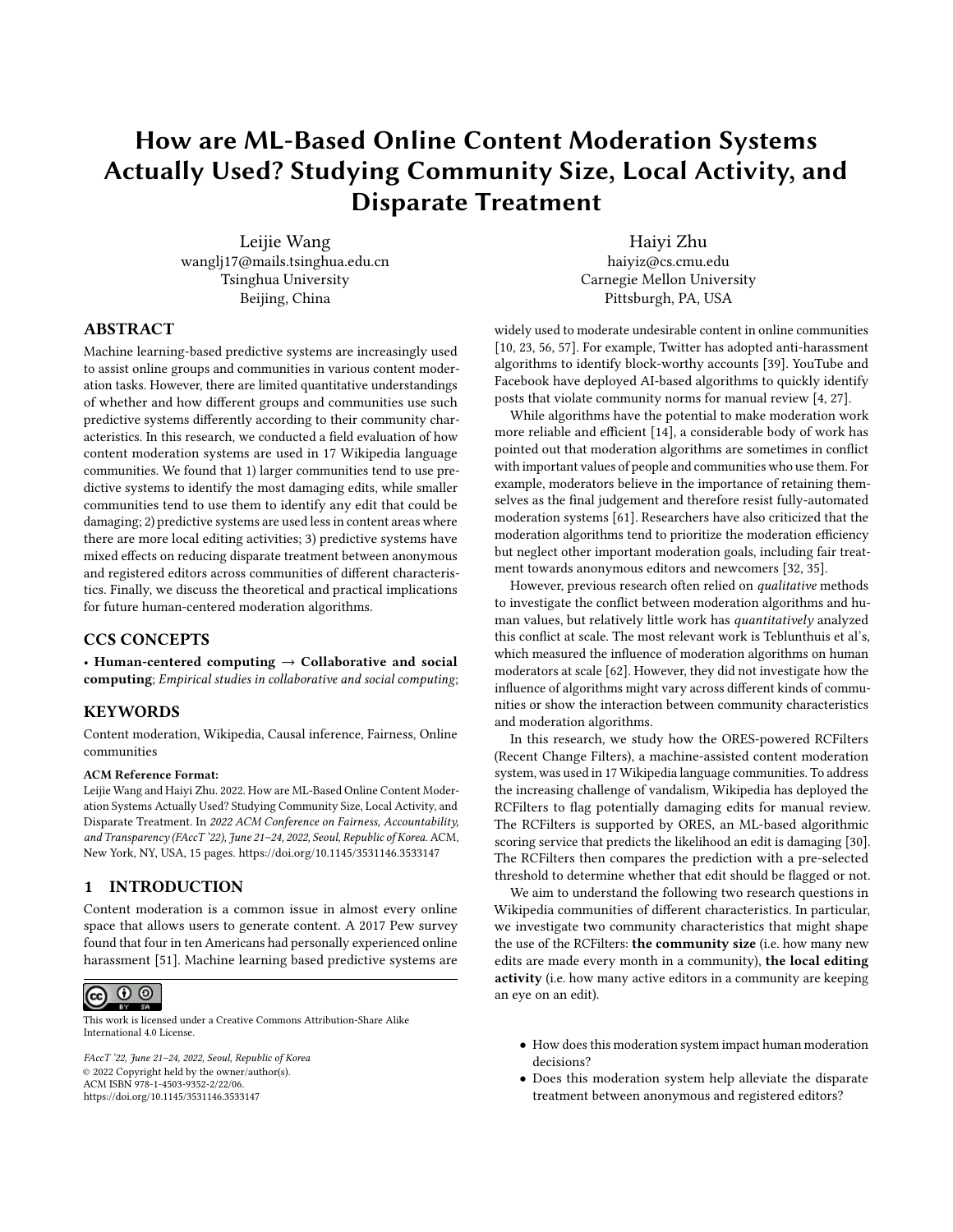contingent and mixed influence [\[62\]](#page-12-4). In our analysis, we further explore how the effect of the algorithm upon the disparity between anonymous and registered editors depends on the community size and the local editing activity.

Without algorithmic flags, anonymous edits are more closely scrutinized [\[65\]](#page-12-15) and edits by registered editors are more likely to go unnoticed. In contrast, the algorithm behind the RCFilters uses a set of language features to score the damaging likelihood of each edit, allowing the RCFilters to surface problematic edits by all kinds of editors. Therefore, we hypothesize that, while anonymous edits - regardless of being flagged or not - will continue to be closely scrutinized, edits by registered editors will only be more carefully reviewed by moderators after being flagged. This means that the effect of the moderation tool on anonymous editors will be smaller than that on registered editors. In other words, the content moderation tool can promote fairness between anonymous and registered editors.

Hypothesis 3: The moderation tool can reduce the disparate treatment between anonymous and registered editors (i.e. the difference in the effect of the moderation tool for edits made by anonymous editors and that by registered editors).

In communities of varying sizes and local editing activity, the relationship between algorithmic flags and the disparity between editor groups is more complicated. If we believe that the RCFilters can promote fairness between editor groups in general, whether the RCFilters is frequently used in a community will greatly affect whether the tool increases fairness between editor groups in that community. Since we hypothesize that the RCFilters will be relied more in communities of larger sizes and with less local editing activity in our Hypothesis 1 and 2, we hypothesize that the RCFilters will also help alleviate the disparate treatment between editor groups in these two kinds of communities.

Hypothesis 4a: The effect of the moderation tool on the disparate treatment between anonymous and registered editors will be smaller in larger communities.

Hypothesis 4b: The effect of the moderation tool on the disparate treatment between anonymous and registered editors will be smaller in communities of less local editing activity.

### 5 DATA AND MEASUREMENT

#### 5.1 Data Preparation

We obtained our data from the publicly archived data of all Wikipedia communities<sup>[3](#page-4-0)</sup>. In particular, we analyzed data from 23 Wikipedia language editions where the RCFilters was enabled by default in the RecentChanges page between 2019 and 2020. We focus on the revision in our analysis, which is defined as a single edit to an article by a participant, who can be either a human editor or an automated robot. We then apply the following exclusion criteria and present the descriptive statistics of our dataset in the Table [1.](#page-5-0)

• First, since we plan to compare the use of all three filters of the RCFilters, we exclude Wikipedia language editions where there are less than three filters, such as France and Romanian Wikipedia. We are then left with 17 Wikipedia language editions.

- Because we aim to explore how the flagging system affects the human decision-making process, we remove revisions by robots from our dataset.
- Since we plan to compare edits immediately below and above the threshold, we restrict our analysis to revisions whose ORES predictions are within 0.03 of the thresholds. We will explain our quasi-experimental design in the Analysis section.

#### 5.2 Measurement

Measurement of Reverts Following a large body of research on Wikipedia, we adopt identity reverts as the measurement of reverts in our analysis [\[31,](#page-11-17) [33,](#page-11-36) [34,](#page-11-46) [37\]](#page-11-43). A revision is considered as being reverted if and only if a second user's revision restores the page to its state before the first revision. The Wikipedia interface enables moderators to perform identity reverts with a single click.

Measurement of Community Sizes Our first hypothesis H1 concerns how the community size might influence the use of the flagging system. Since the number of new edits represents the workload of moderation, we measure the size of a Wikipedia community by the month-average number of new edits from 2019 to 2020 ob-tained from the Wikimedia Statistics website<sup>[4](#page-4-1)</sup>. We further classify all communities into three categories: small, medium, and large wikis by comparing their sizes with 100,000 and 500,000 respectively. Among 17 Wikipedia language editions, there are 4 large wikis, 6 medium wikis, and 7 small wikis.

Measurement of Local Editing Activity For our second hypothesis H2, for each revision, we count the number of local active editors as the number of unique editors who had edited at least once to this revision's corresponding article during a month period (half a month before and after this revision was submitted). For each language edition, a revision is said to be "very active" if its number of active editors ranks the top third of all revisions, to be "moderately active" if that ranks between one-third and two-thirds, and to be "less active" otherwise.

Measurement of Anonymity Our third and fourth hypotheses require us to identify whether the editor is anonymous, which has already been available in the archived dataset.

## 6 ANALYSIS

Ideally, to identify the causal relationship between algorithmic flags and reverts, we should compare the changes in the reverting probability of flagged edits to non-flagged edits, and guarantee that the flagging treatment is randomly assigned to edits. However, the archival data of Wikipedia are observational. Besides, whether an edit is flagged is determined by RCFilters thresholds and ORES predictions calculated from a collection of language features. These language features, such as the number of bad or informal words, can influence both the treatment and the outcome, and therefore are potential confounding factors in our analysis.

To ameliorate the confounding problem, we adopt the Regression Discontinuity Design (RDD) to approximate randomization. As one analytic method in observational causal inference, the RDD seeks to

<span id="page-4-0"></span><sup>3</sup>https://dumps.wikimedia.org/

<span id="page-4-1"></span> ${}^{4}\mathrm{There}$  are other metrics available, for example, the week-average and the bi-weekaverage number of new edits. We find that these metrics are strongly correlated and therefore only choose one of them.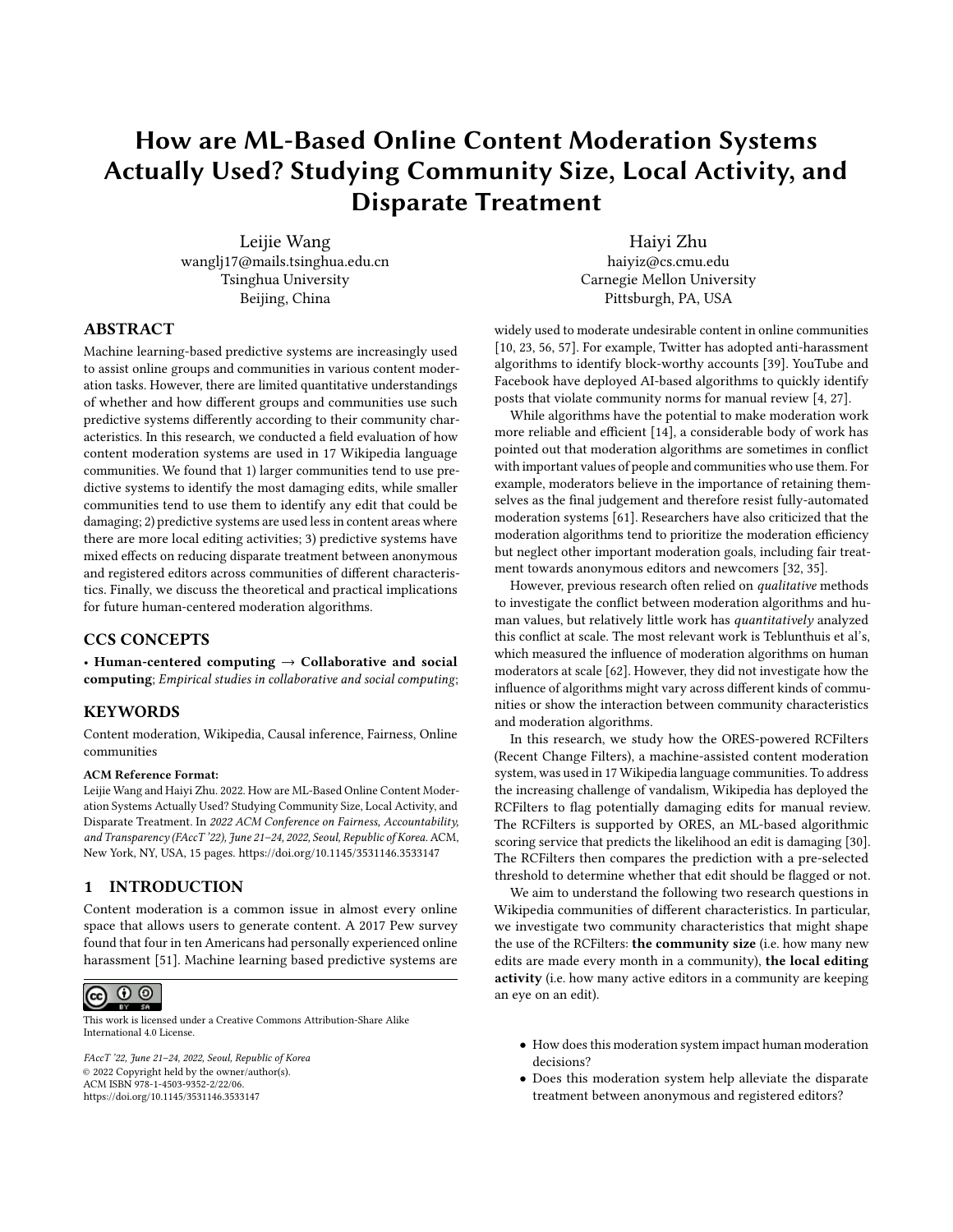FAccT '22, June 21-24, 2022, Seoul, Republic of Korea Leijie Wang, et al. (2012)

<span id="page-5-0"></span>

| Filter      | Group        | N.Obs   | R.Pr | A.Pr | Filter      | Group         | N.Obs   | R.Pr | A.Pr |
|-------------|--------------|---------|------|------|-------------|---------------|---------|------|------|
| May have    | Small wikis  | 459239  | 0.02 | 0.05 | May have    | Less active   | 1018536 | 0.06 | 0.38 |
| problems    | Medium wikis | 315726  | 0.06 | 0.27 | problems    | Moder, active | 901337  | 0.11 | 0.36 |
|             | Large wikis  | 1897603 | 0.12 | 0.45 |             | Very active   | 752695  | 0.13 | 0.36 |
| Likely have | Small wikis  | 25229   | 0.36 | 0.86 | Likely have | Less active   | 402316  | 0.26 | 0.89 |
| problems    | Medium wikis | 143988  | 0.37 | 0.92 | problems    | Moder, active | 303483  | 0.44 | 0.88 |
|             | Large wikis  | 814557  | 0.37 | 0.87 |             | Very active   | 277975  | 0.46 | 0.86 |
| Very likely | Small wikis  | 14976   | 0.74 | 0.95 | Very likely | Less active   | 131623  | 0.65 | 0.94 |
| have        | Medium wikis | 90313   | 0.77 | 0.97 | have        | Moder, active | 153256  | 0.83 | 0.93 |
| problems    | Large wikis  | 303388  | 0.76 | 0.91 | problems    | Very active   | 123798  | 0.81 | 0.91 |

Table 1: Descriptive Statistics of the Dataset: number of observations, proportion of reverted revisions, and proportion of anonymous editors in each subgroup and each threshold

estimate the causal effect by comparing outcomes above and below the threshold that represents an exogenous change in a "forcing variable" [\[50,](#page-12-17) [54\]](#page-12-18). Given the selection of a threshold for a continuous forcing variable is arbitrary, observations immediately below and above the threshold can be considered as the control group and the treated group respectively after adjusting the underlying trend of the forcing variable. For example, to identify the effect of passing an exam, we could compare students who barely passed and failed after adjusting the effect of the minor difference between their exam grades.

In virtue of RDDs, we measure the effect of the flagging system on the reverting probability by modeling the ORES prediction as the forcing variable and the set of thresholds arbitrarily chosen for the RCFilters as the threshold variable.

#### 6.1 Model Variables

We first introduce variables we will use in our regression models. In the following, the subscript  $r$  denotes that the variable varies across each revision, the subscript w denotes that the variable varies across each Wikipedia language edition, and the subscript j denotes that the variable varies across each filter.

- $Re$  ert<sub>r</sub> This dichotomous variable indicates whether a revision is reverted or not.
- $Dist_{ri}$  For each revision, this continuous variable measures the distance between its ORES prediction and a filter's threshold. Since the threshold varies across Wikipedia language editions,  $Dist_{ri}$  is calculated as follows:  $Dist_{ri}$  = score<sub>r</sub> – threshold<sub>iw</sub>
- Fla  $ed_{ri}$  This dichotomous variable indicates whether a revision is flagged or not by a filter.  $F1a$  ed<sub>rj</sub> = 1[Dist<sub>rj</sub> > 0]
- WikiSize $<sub>r</sub>$  This categorical variable indicates the size of the</sub> Wikipedia community the revision belongs to. It can be one of the following three values: small, medium, lar e.
- Acti  $eEditor<sub>r</sub>$  This categorical variable indicates the number of active editors by whom a revision will be monitored. It can take the following three values: less acti e, moderatel acti e, er acti e.

• EditorRole<sub>r</sub> This categorical variable indicates whether a revision is submitted by an anonymous editor. It can take the following two values: anon mous, re istered.

#### 6.2 Regression Models

Our analysis check examines the overall influence of algorithmic flags on the decision-making process, which we estimate by the Equation [1.](#page-5-1) For each filter, the collection of middle two terms  $(j\text{Dist}_{ri} + j\text{Dist}_{ri} \times \text{Flag}^2$  ed<sub>r1</sub>) represents how the ORES prediction itself predicts the reverting probability. Following established approaches to RDDs, we allow for a change in slope at the cutoff [\[50,](#page-12-17) [54\]](#page-12-18). We also include the term  $c_{Wj}$  to account for the differences of the average reverting probability across different Wikipedia communities and filters. Finally, the coefficient  $\mu$  denotes the effect of the flagging system on the reverting probability, which is the focal point in our analysis.

<span id="page-5-1"></span>
$$
lo \left(\frac{Re \text{ }ert_r}{1-Re \text{ }ert_r}\right) = jFla \text{ } ed_{rj} + jDist_{rj} + jDist_{rj} \times Fla \text{ } ed_{rj} + c_{wj}
$$
\n(1)

On the basis of the Equation [1,](#page-5-1) we further include interaction terms to examine the hypotheses as listed below. For convenience of exposition, we refer to the right-hand side of the Equation [1](#page-5-1) as the main variables.

- For Hypothesis 1, we have Model 1: examine the interaction between the main variables and  $W$ *ikiSize<sub>r</sub>*.
- For Hypothesis 2, we have Model 2: examine the interaction between the main variables and  $Acti$  eEditor<sub>r</sub>.
- For Hypothesis 3, we have Model 3: examine the interaction between the main variables and EditorRoler.
- For Hypothesis 4a, we have Model 4a: further allow the two-way interaction terms in Model 1 to vary across the EditorRole<sub>r</sub>.
- For Hypothesis 4b, we have Model 4b: further allow the two-way interaction terms in Model 2 to vary across the EditorRole<sub>r</sub>.

Table [2](#page-6-0) and Table [3](#page-9-0) then present the analysis results for each model.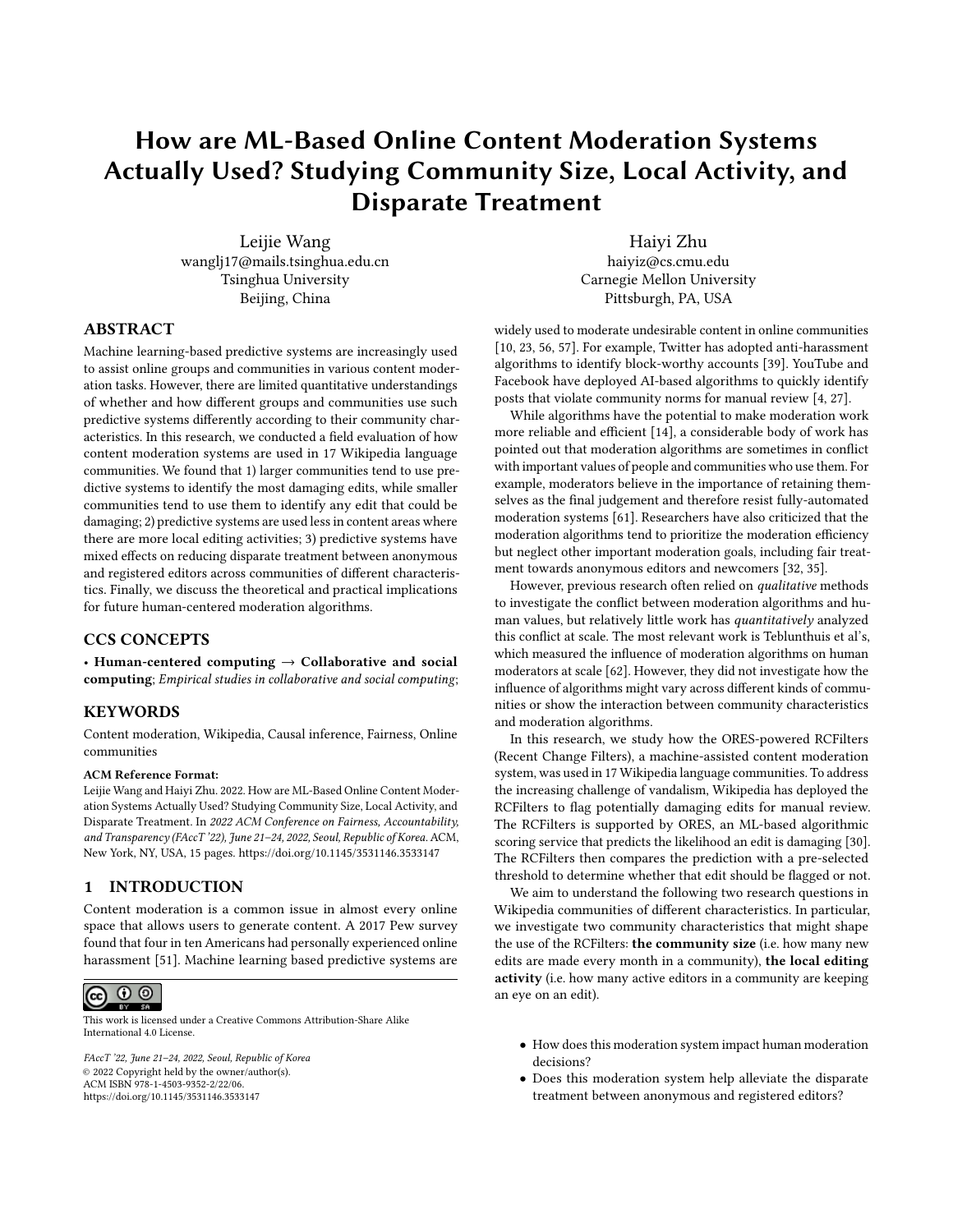<span id="page-6-0"></span>

|              | Analysis Check: Overall Effect |           |         |  |  |  |
|--------------|--------------------------------|-----------|---------|--|--|--|
| Filter       | Est.                           | Std.Err   |         |  |  |  |
|              | May have problems              | $0.02**$  | 0.01    |  |  |  |
|              | Likely have problems           | $0.03**$  | 0.01    |  |  |  |
|              | Very likely have problems      | $0.18*$   | 0.02    |  |  |  |
|              | Model 1: Community Size        |           |         |  |  |  |
| Filter       | Group                          | Est.      | Std.Err |  |  |  |
| May have     | Small wikis                    | $1.26***$ | 0.05    |  |  |  |
| problem      | Medium wikis                   | $-0.06*$  | 0.08    |  |  |  |
|              | Large wikis                    | $-0.02*$  | 0.01    |  |  |  |
| Likely have  | Small wikis                    | $-0.01$   | 0.05    |  |  |  |
| problem      | Medium wikis                   |           | 0.03    |  |  |  |
|              | Large wikis                    | 0.04      | 0.01    |  |  |  |
| Very likely  | Small wikis                    | 0.08      | 0.08    |  |  |  |
| have problem | Medium wikis                   | $0.08*$   | 0.02    |  |  |  |
|              | Large wikis                    | $0.23***$ | 0.02    |  |  |  |
|              |                                |           |         |  |  |  |

|               | $m$ ouch 2. Local Luming richvity |           |         |  |  |  |  |  |
|---------------|-----------------------------------|-----------|---------|--|--|--|--|--|
| Filter        | Group                             | Est.      | Std.Err |  |  |  |  |  |
| May have      | Less active                       | $0.08***$ | 0.02    |  |  |  |  |  |
| problems      | Moder. active                     | 0.01      | 0.01    |  |  |  |  |  |
|               | Very active                       | 0.01      | 0.01    |  |  |  |  |  |
| Likely have   | Less active                       | $0.06***$ | 0.01    |  |  |  |  |  |
| problems      | Moder, active                     | $0.04*$   | 0.01    |  |  |  |  |  |
|               | Very active                       | 0.01      | 0.02    |  |  |  |  |  |
| Very likely   | Less active                       | $0.19***$ | 0.03    |  |  |  |  |  |
| have problems | Moder. active                     | $0.18***$ | 0.03    |  |  |  |  |  |
|               | Very active                       | $0.15***$ | 0.03    |  |  |  |  |  |
|               | Model 3: Anonymity                |           |         |  |  |  |  |  |
| Filter        | Group                             | Est.      | Std.Err |  |  |  |  |  |
| May have      | Anonymous                         | $-0.02$   | 0.01    |  |  |  |  |  |
| problems      | Registered                        | $0.07***$ | 0.01    |  |  |  |  |  |
| Likely have   | Anonymous                         | $0.04***$ | 0.01    |  |  |  |  |  |
| problems      | Registered                        | 0.03      | 0.02    |  |  |  |  |  |
| Very likely   | Anonymous                         | $0.18***$ | 0.02    |  |  |  |  |  |
| have problems | Registered                        | $0.16*$   | 0.03    |  |  |  |  |  |
|               |                                   |           |         |  |  |  |  |  |

Model 2: Local Editing Activity

Table 2: Regression results. Regression predicting the effects of the flagging system on the reverting probability for each filter and each subgroup, i.e., the coefficient  $\beta$  in the regression model (\*p<0.05; \*\*p<0.01; \*\*\*p<0.001)

## 7 FINDINGS

#### 7.1 Effects of RCFilters on Content Removal

Before presenting results about the community size and local editing activity, we examine the overall effect of the RCFilters on revisions. In support of our analysis check and prior research, the Analysis Check Model in Table [2](#page-6-0) predicts that being flagged by any filter significantly increases the reverting probability of a revision. Figure [2](#page-7-0) illustrates that the "very likely have problems" filter contributes to an approximately 3.0% change in the reverting probability.

#### 7.2 Influence of Community Sizes

For the "may have problems" filter, Model 1 in Table [2](#page-6-0) predicts that being flagged significantly increases the reverting odds of a revision by 1.26 (95% CI: [1.17, 1.35]) in small Wikipedia communities. By contrast, the effects in medium and large communities are very close to zero (Est.=-0.06, 95% CI: [-0.12, 0.00]; Est.=-0.02, 95% CI: [-0.04, 0.00] respectively). This disparity is illustrated by Figure [3a](#page-7-1) from which we can observe an approximately 2.4% jump of the reverting probability for small communities but a slight drop for medium and large ones.

However, at the "very likely have problems" filter, we observe a significant flagging effect in medium wikis (Est.=0.08, p<0.05, 95% CI: [0.02, 0.14]) and large wikis (Est.=0.23, p<0.001, 95% CI: [0.19, 0.27]) but no significant effect in small wikis (Est.=0.08, 95% CI: [-0.08, 0.24]). Figure [3b](#page-7-1) shows that the change in the reverting probability in large wikis is around 3.6%, more significant than the changes in medium and small wikis. At the "likely have problems" filter, we find that the flagging system in large wikis contributes to

an increase of the reverting logit between 2% and 5%, but we have less confidence in the flagging effect in medium wikis (Est.=0.04, 95% CI: [-0.01, 0.08]). We do not notice a significant effect in small wikis.

These results demonstrate that the impact of the flagging system varies across communities of different sizes. While flagging an edit as "may have problems" significantly increases its probability of revert in small communities, the flagging effect is limited in medium and large communities. Conversely, for the "very likely have problems" filter, flagged edits are significantly more likely to be reverted than non-flagged edits in medium and large communities, despite no detectable effect in small communities. Therefore, the Hypothesis 1 is only supported for the "likely have problems" and "very likely have problems" filters but not for the "may have problems" filter.

#### 7.3 Effects of Local Editing Activity

Model 2 in Table [2](#page-6-0) tests the hypothesis 2 that whether local editing activity will mediate the effect of the RCFilters on moderation decisions. We observe that the flagging effects of the "may have problems" and "likely have problems" filters are less significant on revisions made on moderately active or very active articles. As visualized in Figure [4a,](#page-8-0) being flagged by the "may have problems" filter increases the reverting probability by around 0.5% for revisions of the "less active" group. However, the effect is less detectable for articles of the other two groups.

Surprisingly, for the "very likely have problems" filter, we do not observe significant differences in the flagging effect on revisions of different local editing activity groups. The "very likely have problems" filter increases the reverting odds for revisions of any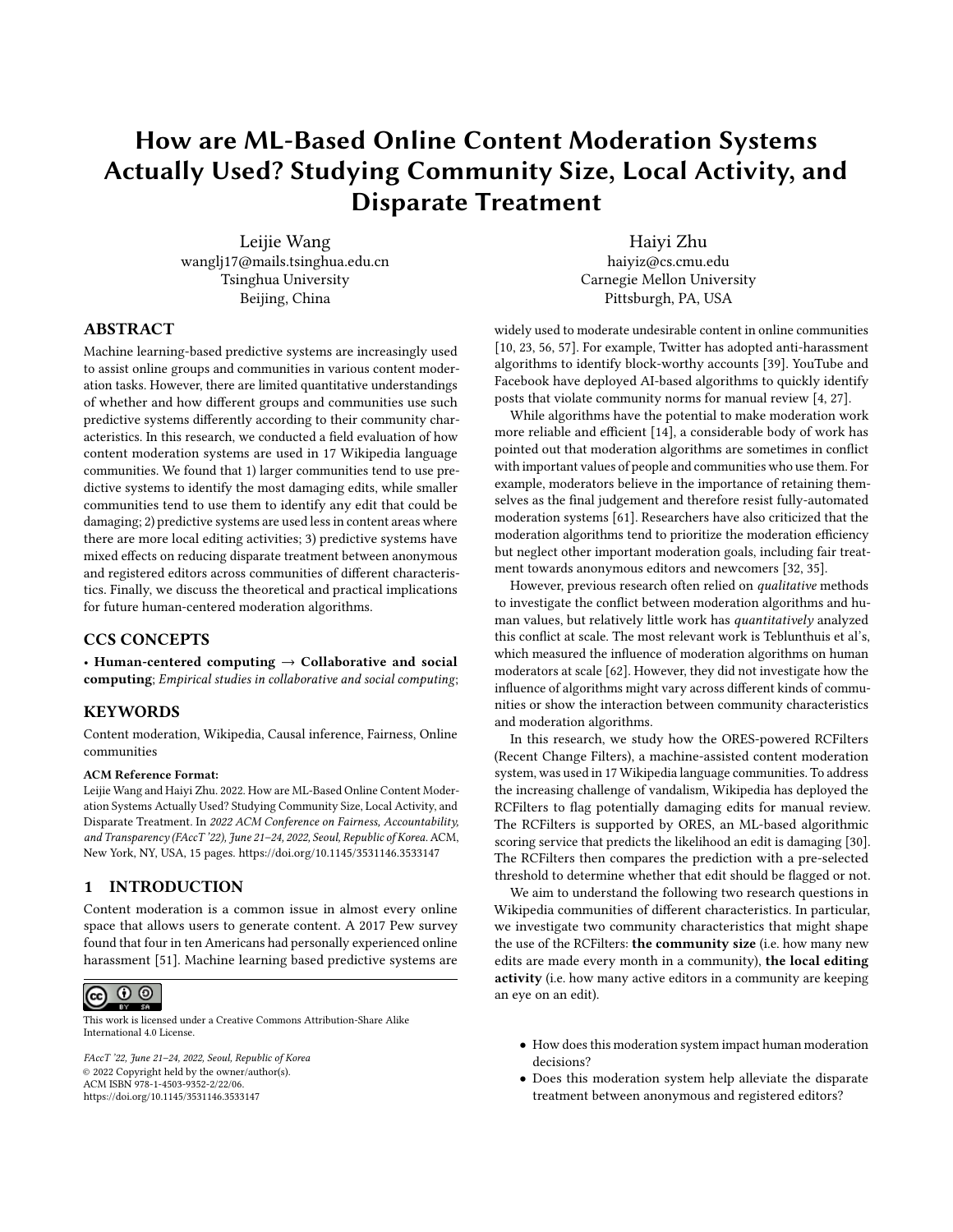<span id="page-7-0"></span>FAccT '22, June 21-24, 2022, Seoul, Republic of Korea Leijie Wang, et al. (2012)



Figure 2: Effects of the RCFilters on content removal for each threshold. The x-axis is the distance away from the threshold and y-axis is the reverting probability with the 95% credible interval. We also estimate the jump at the cutoff.

<span id="page-7-1"></span>

(b) "Very likely have problems" threshold

Figure 3: Effects of the RCFilters on content removal for each community size and threshold. The x-axis is the distance away from the threshold and the y-axis is the reverting probability with its 95% credible interval. We also estimate the jump at the cutoff.

local editing activity group. Figure [4b](#page-8-0) shows that the change in the reverting probability is around 4.1% for the "less active" group, 2.3% for the "moderately active" group, and 2.3% for the "very active" group.

To summarise, for "may have problems" and "likely have problems" filters, the flagging effects are stronger for less active articles. Conversely, being flagged as "very likely have problems" significantly increases the reverting odds of revisions in all groups of articles. Therefore, our Hypothesis 2 only holds for the first two filters.

#### 7.4 Effects of Anonymity

Model 3 in Table [2](#page-6-0) shows the flagging effect on the disparate treatment between anonymous and registered editors. Consistent with [\[62\]](#page-12-4), we find that the flagging effect of the "may have problems" filter for anonymous editors is significantly lower than that for

registered editors (Est.Diff=-0.09, 95% CI: [-0.12, -0.05]). Our findings differ from [\[62\]](#page-12-4) in that we do not detect significant differences between these two editor groups for the "likely have problems" and "very likely have problems" filters. Our Hypothesis 3 is only supported for the "may have problems" filter. Therefore, we focus on the "may have problems" filter in the following and present the results for the other two filters in the Appendix.

7.4.1 Community Sizes. Model 4a in Table [3](#page-9-0) shows that the flagging system has a divergent influence on the disparate treatment between anonymous and registered editors in communities of different sizes. In small communities, we find that the flagging effect on anonymous editors is significantly smaller than that on registered editors (Est.Diff=-0.69, 95% CI: [-0.87, -0.50]). On the contrary, the difference between two editor groups in medium communities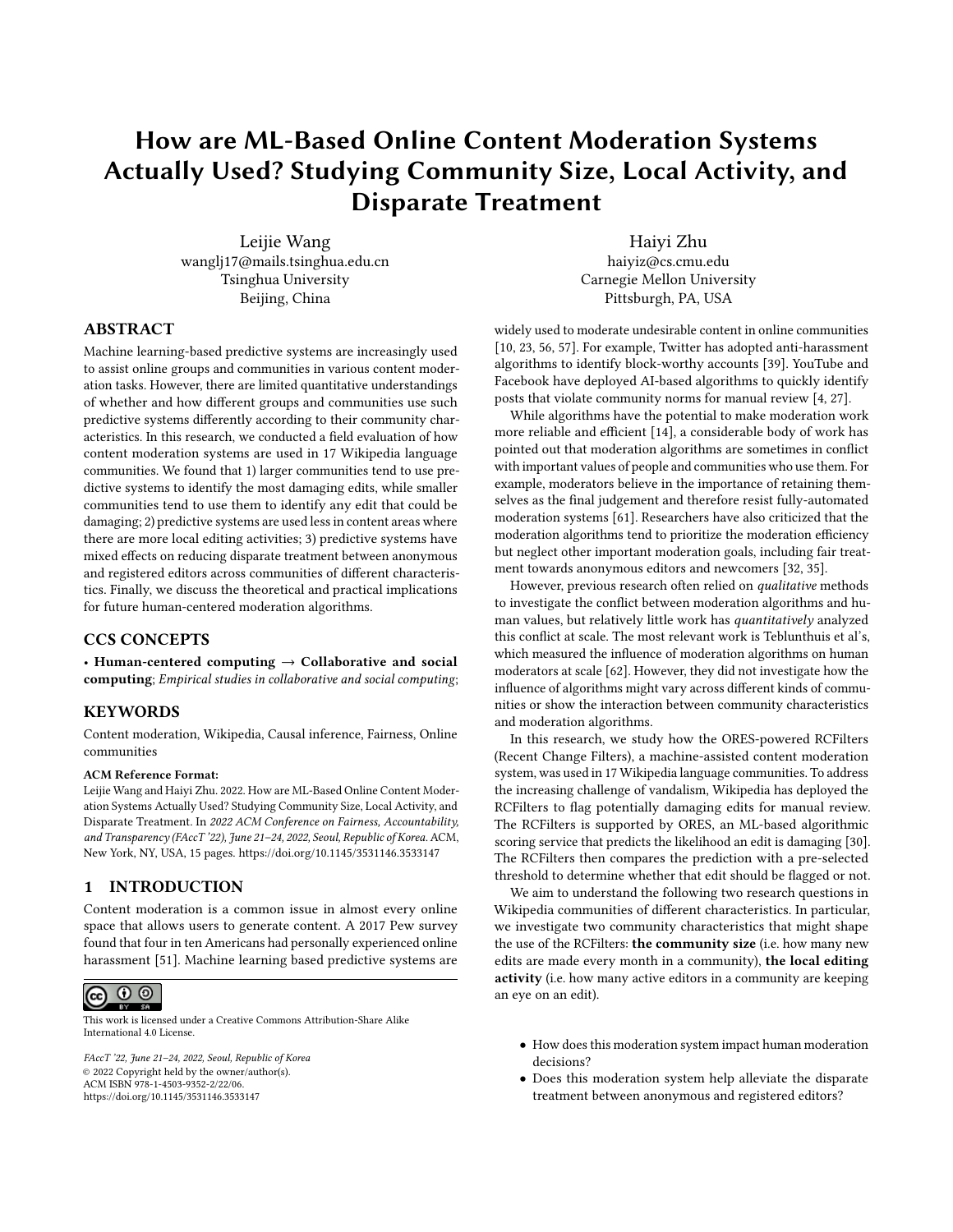<span id="page-8-0"></span>

(b) "Very likely have problems" threshold

Figure 4: Effects of the RCFilters on content removal for each level of local editing activity and threshold. The x-axis is the distance away from the threshold and the y-axis is the reverting probability with the 95% credible interval. We also estimate the jump at the cutoff.

is opposite in sign (Est.Diff=0.17, 95% CI: [0.05, 0.29]). For large communities, we do not detect significant differences between these two groups (Est.Diff=-0.02, 95% CI: [-0.06, 0.01]).

These findings suggest a dynamic relationship between algorithmic flags and the disparity between anonymous and registered editors: the flagging system reduces the disparity in small communities, increases it in medium communities, and has no detectable effect on it in large communities. Therefore, our Hypothesis 4a is not supported.

7.4.2 Local Editing Activity. By contrast, Model 4b in Table [3](#page-9-0) indicates a more consistent impact of algorithmic flags on the disparity between editor groups. For edits in the "less active" and the "very active" group, the flagging effect is significantly weaker for anonymous editors than for registered editors (Est.Diff=-0.15, 95% CI: [-0.22, -0.09]; Est.Diff=-0.10, 95% CI: [-0.15, -0.04] respectively). For revisions in the "moderately active" group, we have less confidence in the difference between editor groups because the 95% credible interval includes zero (Est.Diff=-0.04, 95% CI: [-0.10, 0.02]). Our results indicate that the flagging system alleviates the bias against anonymous editors for less active or very active articles but has no detectable effect on moderately active articles. Our Hypothesis 4b is not supported. We attempt to explain the divergence between our hypotheses and findings in the Discussion.

## 8 DISCUSSION

# 8.1 Community Characteristics Can Shape the Use of Moderation Algorithms

A large body of research seeks to understand how groups integrate new technologies in various organizational setting. Orlikowski's

concept of technological frames suggests that group members' shared "assumptions, expectations, and knowledge to understand technology" profoundly structure the way new technology is adopted and used [\[55\]](#page-12-19). Through the lens of this concept we discuss how community characteristics shape the use of moderation algorithms in Wikipedia.

Community Sizes We find that moderators in larger communities tend to use the "very likely have problems" filter and possibly the "likely have problems" filter, while moderators in small communities tend to use the "may have problems" filter. Given these filters only differ in their trade-offs between recall and precision, our findings indicate that moderators in large communities prioritise removing extremely damaging edits as quickly as possible, while moderators in small communities prioritise removing all edits that are harmful to varying degrees. A possible explanation is that vandalism in large communities is more widespread and detrimental due to their extensive publicity. Moderators therefore focus on the efficiency of moderation tools and adopt them primarily to facilitate vandalism fighting.

Local Editing Activity Our findings reveal that the interaction between local editing activity and the flagging system varies across filters. Being flagged as "may have problems" only impacts revisions on less active articles, while being flagged as "very likely have problems" increases the reverting odds by at least 1% regardless of the number of active editors. These findings suggest moderators in local communities use the moderation tools differently. Owing to the limited number of new edits in local communities and the closer relationship between community members, local moderators feel less stressful about vandalism and can coordinate more efficiently.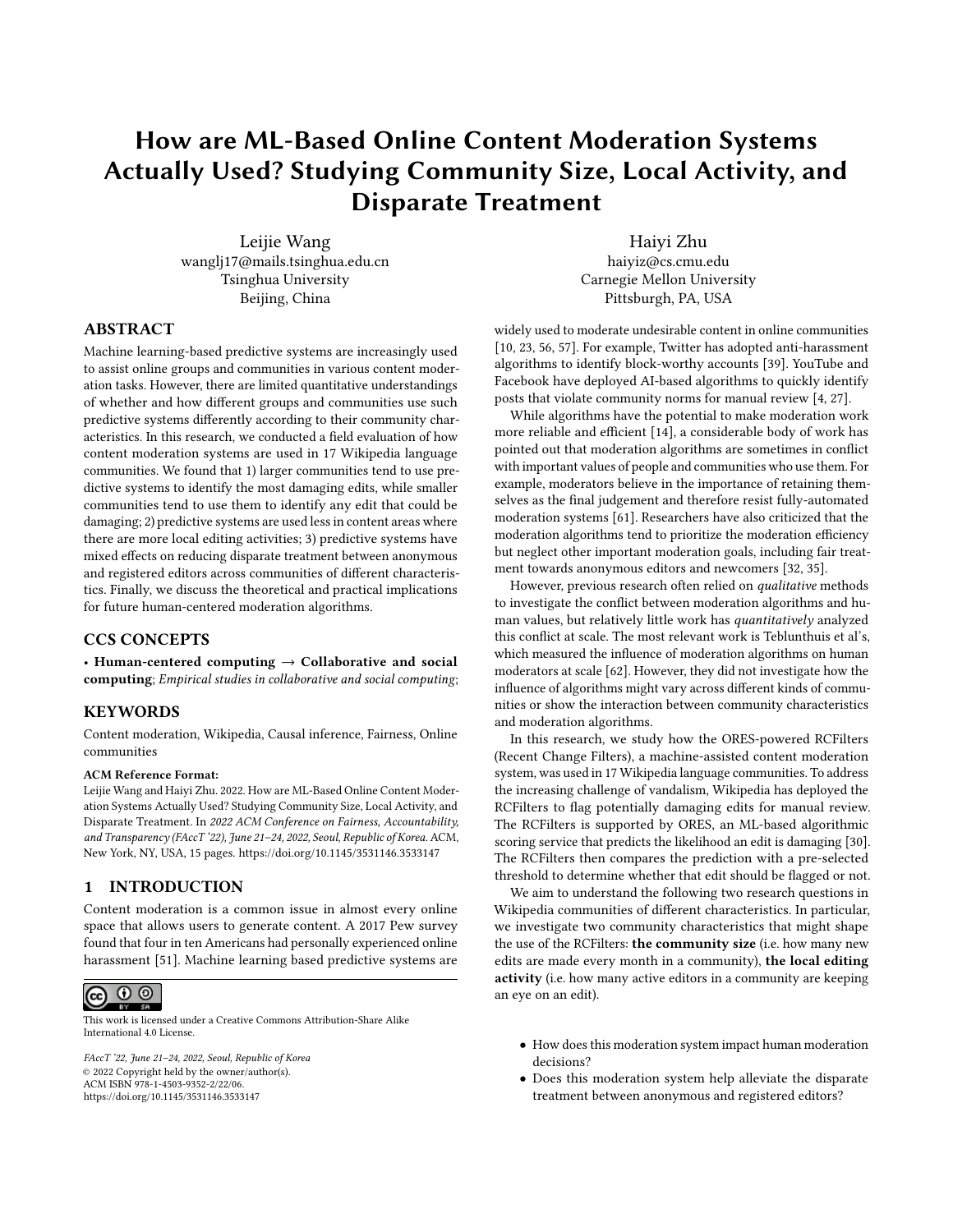<span id="page-9-0"></span>

| Model 4a: Anonymity × Community Size |             |            | Model 4b: Anonymity × Local Editing Activity |                   |             |           |         |
|--------------------------------------|-------------|------------|----------------------------------------------|-------------------|-------------|-----------|---------|
| Group                                | Editor role | Est.       | Std.Err                                      | Group             | Editor role | Est.      | Std.Err |
| Small wikis                          | Anonymous   | $0.26***$  | 0.08                                         | Less active       | Anonymous   | 0.01      | 0.02    |
|                                      | Registered  | $0.95***$  | 0.06                                         |                   | Registered  | $0.16***$ | 0.03    |
| Medium wikis                         | Anonymous   | 0.06       | 0.04                                         | Moderately active | Anonymous   | $-0.02$   | 0.02    |
|                                      | Registered  | $-0.11***$ | 0.04                                         |                   | Registered  | 0.02      | 0.02    |
| Large wikis                          | Anonymous   | $-0.03*$   | 0.01                                         | Very active       | Anonymous   | $-0.04$   | 0.02    |
|                                      | Registered  | $-0.01$    | 0.01                                         |                   | Registered  | $0.05***$ | 0.02    |

Table 3: Regression predicting the effect of the "may have problems" filter on the reverting probability for each editor role and each subgroup, i.e., the coefficient j in the regression model (\*p<0.05; \*\*p<0.01; \*\*\*p<0.001)

Consequently, they rely less on machine-assisted systems and review edits more carefully. On the other hand, local moderators still find the "very likely have problems" filter useful in that it helps them identify and remove extremely harmful edits more quickly. They can then review less harmful edits more carefully in terms of their quality and alignment with local community norms.

## 8.2 The Effect of Moderation Algorithms on Fairness Varies across Communities

Prior research has offered disparate predictions about the impact of algorithms on fairness [\[5,](#page-11-29) [6,](#page-11-25) [17,](#page-11-26) [28,](#page-11-27) [39,](#page-11-2) [42\]](#page-11-28). Here we argue that the relationship between moderation algorithms and fairness is more complicated. In Wikipedia, whether and to what extent the algorithm promotes fairness in the community depends on a variety of practical factors, especially the moderation trade-offs of the algorithm and community characteristics.

Moderation Trade-offs Our findings are different from those of Teblunthuis et al. in that we demonstrate that the overall effect of the RCFilters on the disparate treatment between editor groups is only significant for the "may have problems" filter. One possible reason is that the other two filters of higher thresholds choose higher accuracy in the trade-off between accuracy and recall. Since very damaging edits are largely made by anonymous editors, in order to optimize accuracy, these two filters primarily flag anonymous edits instead of surfacing damaging edits by all kinds of editors. As we can see from the Table [1,](#page-5-0) among edits flagged by the "very likely have problems" filter, anonymous edits account for 95%. Hence, these two filters have little impact on the fairness between editor groups.

Community Characteristics We find that the "may have problems" filter reduces the disparity in small communities, increases it in medium communities, and has no detectable influence on it in large communities. We also find that the "may have problems" filter alleviates discrimination against anonymous editors regardless of the number of active editors in the local community, and the effect in the less active communities is the most significant. Since we have demonstrated before that this filter is most frequently used only in small and less active communities, its significant effect on fairness in these two communities indicates the ability of the moderation algorithm to promote fairness. Further, even this filter is less frequently used in moderately or very active communities, it is still

able to promote fairness between editor groups. Surprisingly, our findings suggest that the "may have problems" filter reinforces the bias against anonymous editors in medium Wikipedia communities. Since the ORES system has selected a different set of language features and used a different training dataset in each language edition, one possible reason is that the algorithm performances on anonymous and registered edits differ in communities of varying sizes.

## 8.3 Design Implications for Future Human-centered Moderation Algorithms

Our findings have important design implications for future designers of social media applications and online platforms. Empowering moderators to adapt moderation tools to their workflows. Our findings echo advocates of prior research that stakeholders should have the authority to determine trade-offs between critical criteria of an algorithmic system so that they can fully take advantage of the system to facilitate their moderation work [\[61\]](#page-12-3). In practice, we suggest future moderation systems present the system performances (e.g. accuracy, false-positive rate etc.) to moderators and empower them to choose the most desirable threshold according to their workflows and community characteristics.

Supporting moderation work of communities of different sizes. Our findings highlight the community size as an important factor that determines the priority of moderation tasks. While most moderation algorithmic systems are designed to help scale manual moderation [\[4,](#page-11-3) [27\]](#page-11-4) and therefore better serve the priorities of large communities, system developers should investigate the special needs of small online communities and support them accordingly. For example, moderators in small communities collaborate with each other more often, which underscores the needs to record the moderation history of each person and support more efficient task allocation [\[19\]](#page-11-39).

Besides, while we find that small communities tend to use the "may have problems filter", we also notice some room for improvements of the algorithmic performance of this filter in small communities. As shown in the figure [3a,](#page-7-1) for edits with ORES scores below the "may have problems" threshold, a higher ORES prediction score predicts a lower reverting probability in small communities,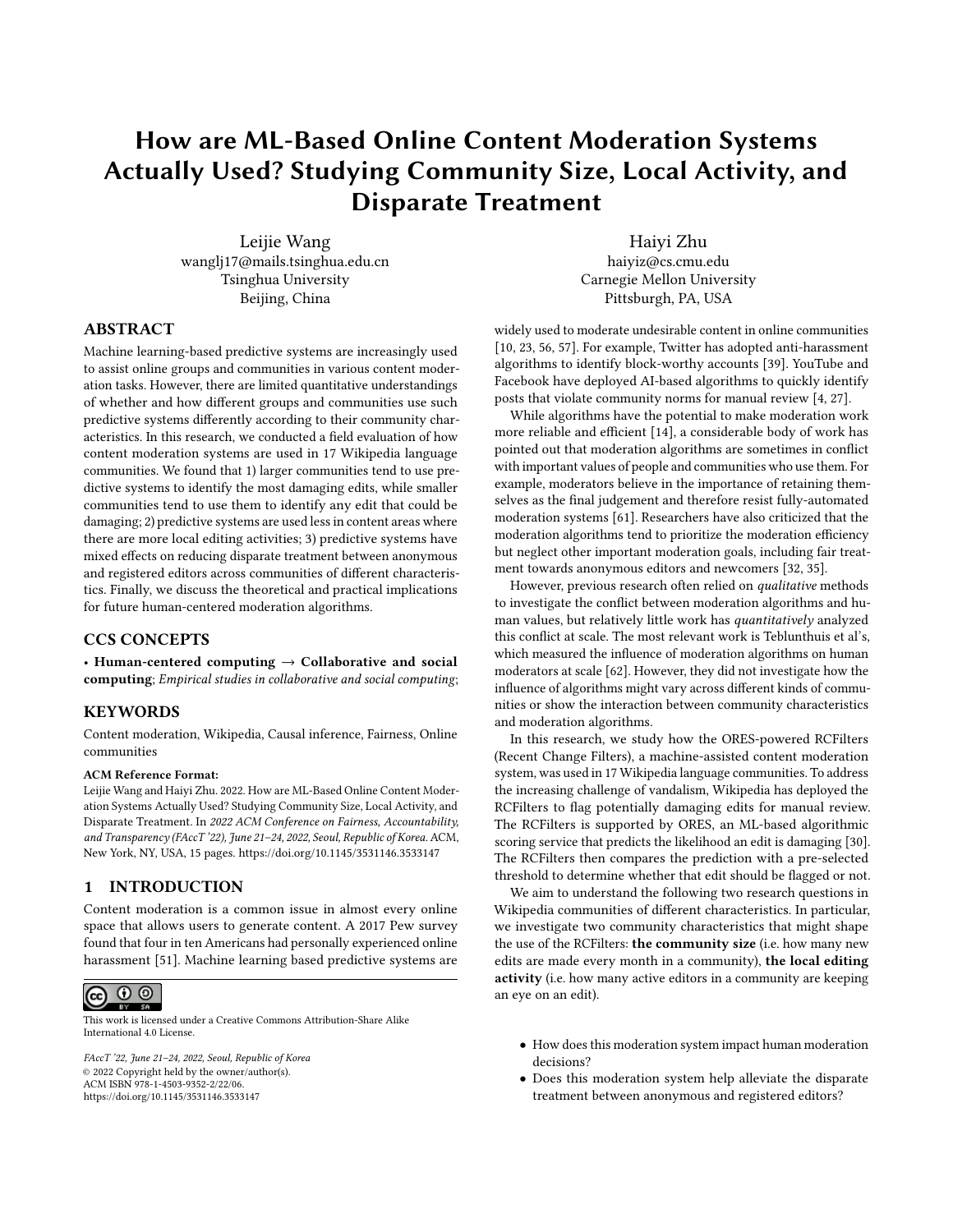contrary to a higher reverting probability in medium and large communities. This suggests that the ORES algorithm performs better in medium and large communities than in small communities.

Motivating and empowering local community members to moderate content. We present another side of the moderation work in online communities: editors of local communities build another layer of the immune system in addition to fully autonomous robots and centralized moderators [\[35\]](#page-11-7). Local editors can review content in a context-sensitive manner by carrying local community norms in mind. Online platforms should consider how to design their platform structures to incentivize local editors to participate in the fights against vandalism. One possible approach is to reinforce people's identity as a member of a local community. Kittur et al. showed that joining a WikiProject encourages people to spend more efforts in reverting vandalism for articles within their affiliated WikiProject domain [\[47\]](#page-11-37). Therefore, we suggest system developers recommend relevant interest groups to local editors or offer dedicated local editors a badge or an award to give them a sense of community.

## 9 LIMITATION AND FUTURE WORK

Our findings are subject to several threats to validity associated with the regression discontinuity design we adopt to draw causal inferences. Formally, in RDD models, if optimizing agents do not have precise control over the forcing variable, then the variation in the treatment will be as good as randomized in a neighborhood around the discontinuity threshold [\[50,](#page-12-17) [54\]](#page-12-18). In an ideal RDD setting, individuals are allowed to exert some control over the forcing variable but they are assumed to be incapable of self-selection into treatment or control groups.

Although this assumption of the RDD method is fundamentally unverifiable, we believe that the RCFilters is an ideal setting to apply the RDD method for the following reasons. One significant challenge to the assumption is the hypothetical possibility of potential vandals' handcrafting their damaging edits to avoid algorithmic flags. The ORES system provides detailed information about a prediction through its public API and allows users to inject their features and observe how the prediction changes accordingly. However, Wikipedia's complex moderation network means that a successful evasion of the RCFilters flags would not guarantee a successful vandalism act. The great efforts required and the low payoff of such actions suggest they are unrealistic and very unlikely to be widespread [\[62\]](#page-12-4).

Secondly, to test the assumption of RDDs, we examine whether the treatment and control groups are similar in their observed baseline characteristics that are determined prior to the treatment [\[50\]](#page-12-17). We expect there is no abrupt jump or drop of predetermined characteristics across the cutoff. We select the following baseline features shared by revisions in all Wikipedia language editions to test our assumption: the number of external links of each revision and its parent article, the length of each revision and its parent article, and the length of the longest repeated characters. We substitute the left-hand side of the Equation [1](#page-5-1) with each feature and present the regression results in the Appendix. In support of our assumption, we do not find detectable differences of these predetermined characteristics across the threshold.

Besides, since we aimed to quantify the effect of the RCFilters on moderation decision-making in community of different characteristics, we only focused on moderation decisions between 2019 and 2020 and did not investigate how this effect changes over time. It is possible that, as community members continue to use the RCFilters, their perception of the moderation system and their interaction with this system changes, which resulted in varying effects of the RCFilters at different time periods. Future work could more carefully investigate how machine-assisted moderation decisions might vary across time.

Finally, in order to provide a detailed case study of how machineassisted moderation systems are actually used, we narrowed our analysis to the Wikipedia context, and therefore our findings are inevitably closely related to the setting of the RCFilters and the Wikipedia community. However, we believe our findings are still able to provide important insights for understanding content moderation practice in a broader context for the following reasons. Firstly, the proliferation of channels and sub-communities in various online platforms like Reddit, Twitch, and Discord highlights the need to understand the variance of moderation needs and practice among these sub-communities. While prior research has revealed the greater moderation challenges of large communities [\[44\]](#page-11-40) and their heavier reliance on automated moderation approach [\[43,](#page-11-47) [59\]](#page-12-13), we highlighted the variance of moderation goals across communities of different sizes and the importance of designing moderation systems accordingly. Secondly, numerous local communities have grown on online platforms and started to moderate their content in a community-based approach [\[47,](#page-11-37) [49\]](#page-11-42). We revealed the critical role local communities play in protecting their community against vandalism and the need to design machine-assisted moderation systems for local communities.

## 10 CONCLUSION

In this research, we examine several factors that shape the use of a machine-assisted moderation system named RCFilters in the sociotechnical context of Wikipedia through a regression discontinuity design. We found that 1) larger communities tend to use predictive systems to identify the most damaging edits, while smaller communities tend to use them to identify any edit that could be damaging; 2) predictive systems are used less in content areas where there are more local editing activities; 3) predictive systems have mixed effects on reducing disparate treatment between anonymous and registered editors in different communities.

#### ACKNOWLEDGMENTS

We would like to thank Zhiwei Steven Wu, Nathan TeBlunthuis, Aaron Halfaker, members of the HCII at Carnegie Mellon University, and our anonymous reviewers for their help in this project. This work was supported by the National Science Foundation (NSF) under Award No.2001851, 2000782, 1952085, and the NSF Program on Fairness in AI in collaboration with Amazon under Award No.1939606.

#### REFERENCES

<span id="page-10-0"></span>[1] Adrian Chen. 2014. The Laborers Who Keep Dick Pics And Beheadings Out Of Your Facebook Feed. ["https://www.wired.com/2014/10/content-moderation/".]("https://www.wired.com/2014/10/content-moderation/") [Online; accessed 19-August-2021].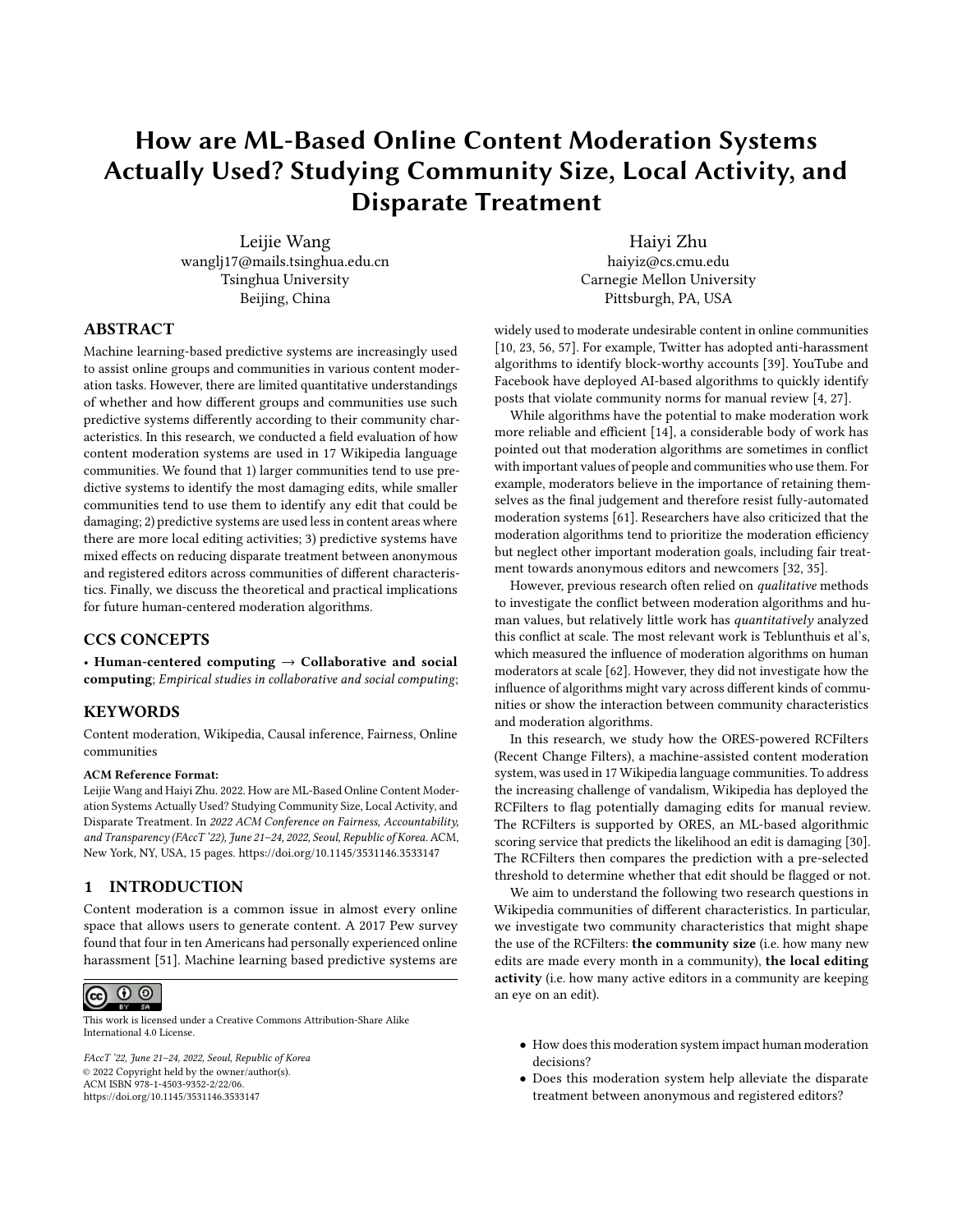#### FAccT '22, June 21-24, 2022, Seoul, Republic of Korea Leijie Wang, et al. (2012)

- <span id="page-11-10"></span>[2] Andrew Liptak. 2017. IMDb is closing its message boards. ["https://web.archive.]("https://web.archive.org/web/20190410195135/https://www.theverge.com/2017/2/3/14501390/imdb-closing-user-forums-comments") [org/web/20190410195135/https://www.theverge.com/2017/2/3/14501390/imdb]("https://web.archive.org/web/20190410195135/https://www.theverge.com/2017/2/3/14501390/imdb-closing-user-forums-comments")[closing-user-forums-comments".]("https://web.archive.org/web/20190410195135/https://www.theverge.com/2017/2/3/14501390/imdb-closing-user-forums-comments") [Online; accessed 07-Sep-2021].
- <span id="page-11-24"></span>Rachel KE Bellamy, Kuntal Dey, Michael Hind, Samuel C Hoffman, Stephanie Houde, Kalapriya Kannan, Pranay Lohia, Jacquelyn Martino, Sameep Mehta, Aleksandra Mojsilović, et al. 2019. AI Fairness 360: An extensible toolkit for detecting and mitigating algorithmic bias. IBM Journal of Research and Development 63, 4/5 (2019), 4–1.
- <span id="page-11-3"></span>[4] Monika Bickert. 2018. Publishing our internal enforcement guidelines and expanding our appeals process. [https://about.fb.com/news/2018/04/comprehensive](https://about.fb.com/news/2018/04/comprehensive-community-standards/)[community-standards/](https://about.fb.com/news/2018/04/comprehensive-community-standards/)
- <span id="page-11-29"></span>[5] Reuben Binns, Michael Veale, Max Van Kleek, and Nigel Shadbolt. 2017. Like trainer, like bot? Inheritance of bias in algorithmic content moderation. In International conference on social informatics. Springer, 405–415.
- <span id="page-11-25"></span>[6] Su Lin Blodgett, Lisa Green, and Brendan O'Connor. 2016. Demographic dialectal variation in social media: A case study of African-American English. arXiv preprint arXiv:1608.08868 (2016).
- <span id="page-11-44"></span>[7] Susan L. Bryant, Andrea Forte, and Amy Bruckman. 2005. Becoming Wikipedian: Transformation of participation in a collaborative online encyclopedia. Proceedings of the International ACM SIGGROUP Conference on Supporting Group Work (2005), 1–10.<https://doi.org/10.1145/1099203.1099205>
- <span id="page-11-12"></span>[8] Eshwar Chandrasekharan, Chaitrali Gandhi, Matthew Wortley Mustelier, and Eric Gilbert. 2019. Crossmod: A Cross-Community Learning-based System to Assist Reddit Moderators. Proceedings of the ACM on Human-Computer Interaction 3, CSCW (nov 2019), 1–30.<https://doi.org/10.1145/3359276>
- <span id="page-11-38"></span>[9] Eshwar Chandrasekharan, Mattia Samory, Shagun Jhaver, Hunter Charvat, Amy Bruckman, Cliff Lampe, Jacob Eisenstein, and Eric Gilbert. 2018. The internet's hidden rules: An empirical study of Reddit norm violations at micro, meso, and macro Scales. Proceedings of the ACM on Human-Computer Interaction 2, CSCW (2018), 1–25.
- <span id="page-11-0"></span>[10] Eshwar Chandrasekharan, Mattia Samory, Anirudh Srinivasan, and Eric Gilbert. 2017. The bag of communities: Identifying abusive behavior online with preexisting internet data. In Proceedings of the 2017 CHI Conference on Human Factors in Computing Systems. 3175–3187.
- <span id="page-11-18"></span>[11] Alexandra Chouldechova and Aaron Roth. 2018. The frontiers of fairness in machine learning. arXiv preprint arXiv:1810.08810 (2018).
- <span id="page-11-22"></span>[12] Sam Corbett-Davies, Emma Pierson, Avi Feller, Sharad Goel, and Aziz Huq. 2017. Algorithmic decision making and the cost of fairness. In Proceedings of the 23rd acm sigkdd international conference on knowledge discovery and data mining. 797–806.
- <span id="page-11-13"></span>[13] Bo Cowgill. 2019. Bias and productivity in humans and machines. Columbia Business School Research Paper Forthcoming (2019).
- <span id="page-11-5"></span>[14] Paul B de Laat. 2016. Profiling vandalism in Wikipedia: A Schauerian approach to justification. Ethics and Information Technology 18, 2 (2016), 131–148.
- <span id="page-11-35"></span>[15] Paul B. de Laat. 2016. Profiling vandalism in Wikipedia: A Schauerian approach to justification. Ethics and Information Technology 18, 2 (2016), 131–148. [https:](https://doi.org/10.1007/s10676-016-9399-8) [//doi.org/10.1007/s10676-016-9399-8](https://doi.org/10.1007/s10676-016-9399-8)
- <span id="page-11-20"></span>[16] Cynthia Dwork, Moritz Hardt, Toniann Pitassi, Omer Reingold, and Richard Zemel. 2012. Fairness through awareness. In Proceedings of the 3rd innovations in theoretical computer science conference. 214–226.
- <span id="page-11-26"></span>[17] Michael D Ekstrand and Daniel Kluver. 2021. Exploring author gender in book rating and recommendation. User modeling and user-adapted interaction (2021),  $1 - 44$
- <span id="page-11-9"></span>[18] Elizabeth Jensen. 2016. NPR Website To Get Rid Of Comments. ["https://web.archive.org/web/20190723073441/https://www.npr.org/sections/]("https://web.archive.org/web/20190723073441/https://www.npr.org/sections/publiceditor/2016/08/17/489516952/npr-website-to-get-rid-of-comments") [publiceditor/2016/08/17/489516952/npr-website-to-get-rid-of-comments".]("https://web.archive.org/web/20190723073441/https://www.npr.org/sections/publiceditor/2016/08/17/489516952/npr-website-to-get-rid-of-comments") [Online; accessed 07-Sep-2021].
- <span id="page-11-39"></span>[19] Scott L Feld. 1982. Social structural determinants of similarity among associates. American sociological review (1982), 797–801.
- <span id="page-11-41"></span>[20] Andrea Forte, Niki Kittur, Vanessa Larco, Haiyi Zhu, Amy Bruckman, and Robert E Kraut. 2012. Coordination and beyond: social functions of groups in open content production. In Proceedings of the ACM 2012 conference on Computer Supported Cooperative Work. 417–426.
- <span id="page-11-31"></span>[21] R Stuart Geiger. 2014. Bots, bespoke, code and the materiality of software platforms. Information, Communication & Society 17, 3 (2014), 342–356.
- <span id="page-11-32"></span>[22] R Stuart Geiger. 2016. Bot-based collective blocklists in Twitter: the counterpublic moderation of harassment in a networked public space. Information, Communication & Society 19, 6 (2016), 787–803.
- <span id="page-11-1"></span>[23] R. Stuart Geiger and Aaron Halfaker. 2013. When the levee breaks: Without bots, what happens to wikipedia's quality control processes? Proceedings of the 9th International Symposium on Open Collaboration, WikiSym + OpenSym 2013 (2013),  $0 - 5.$
- <span id="page-11-15"></span>[24] R. Stuart Geiger and David Ribes. 2010. The work of sustaining order in wikipedia. In Proceedings of the 2010 ACM conference on Computer supported cooperative work - CSCW '10. ACM Press, New York, New York, USA, 117. [https://doi.org/](https://doi.org/10.1145/1718918.1718941) [10.1145/1718918.1718941](https://doi.org/10.1145/1718918.1718941)
- <span id="page-11-34"></span>[25] R Stuart Geiger and David Ribes. 2010. The work of sustaining order in Wikipedia: The banning of a vandal. In Proceedings of the 2010 ACM conference on Computer

supported cooperative work. 117–126.

- <span id="page-11-16"></span>[26] R Stuart Geiger and David Ribes. 2011. Trace ethnography: Following coordination through documentary practices. In 2011 44th Hawaii international conference on system sciences. IEEE, 1–10.
- <span id="page-11-4"></span>[27] Google. 2018. YouTube Community Guidelines enforcement in Google's Tranparency Report for 2018. [https://transparencyreport.google.com/youtube](https://transparencyreport.google.com/youtube-policy/removals/)[policy/removals/](https://transparencyreport.google.com/youtube-policy/removals/)
- <span id="page-11-27"></span>[28] Robert Gorwa, Reuben Binns, and Christian Katzenbach. 2020. Algorithmic content moderation: Technical and political challenges in the automation of platform governance. Big Data & Society 7, 1 (2020), 2053951719897945.
- <span id="page-11-14"></span>[29] Tommi Gröndahl, Luca Pajola, Mika Juuti, Mauro Conti, and N Asokan. 2018. All you need is" love" evading hate speech detection. In Proceedings of the 11th ACM workshop on artificial intelligence and security. 2–12.
- <span id="page-11-8"></span>[30] Aaron Halfaker and R. Stuart Geiger. 2020. ORES: Lowering Barriers with Participatory Machine Learning in Wikipedia. Proceedings of the ACM on Human-Computer Interaction 4, CSCW2 (2020).<https://doi.org/10.1145/3415219> arXiv[:1909.05189](https://arxiv.org/abs/1909.05189)
- <span id="page-11-17"></span>[31] Aaron Halfaker, R. Stuart Geiger, Jonathan T. Morgan, and John Riedl. 2013. The Rise and Decline of an Open Collaboration System. American Behavioral Scientist 57, 5 (may 2013), 664–688.<https://doi.org/10.1177/0002764212469365>
- <span id="page-11-6"></span>[32] Aaron Halfaker, R. Stuart Geiger, and Loren Terveen. 2014. Snuggle: Designing for efficient socialization and ideological critique. Conference on Human Factors in Computing Systems - Proceedings (2014), 311–320. [https://doi.org/10.1145/](https://doi.org/10.1145/2556288.2557313) [2556288.2557313](https://doi.org/10.1145/2556288.2557313)
- <span id="page-11-36"></span>[33] Aaron Halfaker, Aniket Kittur, Robert Kraut, and John Riedl. 2009. A jury of your peers: Quality, experience and ownership in Wikipedia. Proceedings of the 5th International Symposium on Wikis and Open Collaboration, WiKiSym 2009 (2009). <https://doi.org/10.1145/1641309.1641332>
- <span id="page-11-46"></span>[34] Aaron Halfaker, Aniket Kittur, and John Riedl. 2011. Don't bite the newbies: How reverts affect the quantity and quality of Wikipedia work. WikiSym 2011 Conference Proceedings - 7th Annual International Symposium on Wikis and Open Collaboration (2011), 163–172.<https://doi.org/10.1145/2038558.2038585>
- <span id="page-11-7"></span>[35] Aaron Halfaker and John Riedl. 2012. Bots and cyborgs: Wikipedia's immune system. Computer 45, 3 (2012), 79–82.<https://doi.org/10.1109/MC.2012.82> [36] Moritz Hardt, Eric Price, and Nati Srebro. 2016. Equality of opportunity in
- <span id="page-11-19"></span>supervised learning. Advances in neural information processing systems 29 (2016), 3315–3323.
- <span id="page-11-43"></span>[37] Benjamin Mako Hill and Aaron Shaw. 2020. The Hidden Costs of Requiring Accounts: Quasi-Experimental Evidence From Peer Production. Communication Research (2020), 0093650220910345.
- <span id="page-11-33"></span>[38] Shagun Jhaver, Iris Birman, Eric Gilbert, and Amy Bruckman, 2019. Humanmachine collaboration for content regulation: The case of Reddit Automoderator. ACM Transactions on Computer-Human Interaction (TOCHI) 26, 5 (2019), 1–35.
- <span id="page-11-2"></span>[39] Shagun Jhaver, Sucheta Ghoshal, Amy Bruckman, and Eric Gilbert. 2018. Online harassment and content moderation: The case of blocklists. ACM Transactions on Computer-Human Interaction (TOCHI) 25, 2 (2018), 1–33.
- <span id="page-11-45"></span>[40] Adam Joinson. 1998. Causes and implications of disinhibited behavior on the Internet. (1998).
- <span id="page-11-21"></span>[41] Matthew Joseph, Michael Kearns, Jamie Morgenstern, and Aaron Roth. 2016. Fairness in learning: Classic and contextual bandits. arXiv preprint arXiv:1605.07139 (2016).
- <span id="page-11-28"></span>[42] Julia Angwin, Hannes Grassegger. 2017. Facebook's Secret Censorship Rules Protect White Men From Hate Speech But Not Black Children. ["https://www.propublica.org/article/facebook-hate-speech-censorship]("https://www.propublica.org/article/facebook-hate-speech-censorship-internal-documents-algorithms")[internal-documents-algorithms".]("https://www.propublica.org/article/facebook-hate-speech-censorship-internal-documents-algorithms") [Online; accessed 06-Jan-2022].
- <span id="page-11-47"></span>[43] Charles Kiene and Benjamin Mako Hill. 2020. Who uses bots? a statistical analysis of bot usage in moderation teams. Conference on Human Factors in Computing Systems - Proceedings (2020), 1–8.<https://doi.org/10.1145/3334480.3382960>
- <span id="page-11-40"></span>[44] Charles Kiene, Jialun Aaron Jiang, and Benjamin Mako Hill. 2019. Technological frames and user innovation: exploring technological change in community moderation teams. Proceedings of the ACM on Human-Computer Interaction 3, CSCW (2019), 1–23.
- <span id="page-11-11"></span>[45] Sara Kiesler, Robert Kraut, Paul Resnick, and Aniket Kittur. 2012. Regulating behavior in online communities. Building Successful Online Communities: Evidence-Based Social Design.
- <span id="page-11-30"></span>[46] Rob Kitchin. 2017. Thinking critically about and researching algorithms. Information Communication and Society 20, 1 (2017), 14–29. [https://doi.org/10.1080/](https://doi.org/10.1080/1369118X.2016.1154087) [1369118X.2016.1154087](https://doi.org/10.1080/1369118X.2016.1154087)
- <span id="page-11-37"></span>[47] Aniket Kittur, Bryan Pendleton, and Robert E Kraut. 2009. Herding the cats: the influence of groups in coordinating peer production. In Proceedings of the 5th international Symposium on Wikis and Open Collaboration. 1–9.
- <span id="page-11-23"></span>[48] Jon Kleinberg, Sendhil Mullainathan, and Manish Raghavan. 2016. Inherent trade-offs in the fair determination of risk scores. arXiv preprint arXiv:1609.05807 (2016).
- <span id="page-11-42"></span>[49] Cliff Lampe and Paul Resnick. 2004. Slash (dot) and burn: distributed moderation in a large online conversation space. In Proceedings of the SIGCHI conference on Human factors in computing systems. 543–550.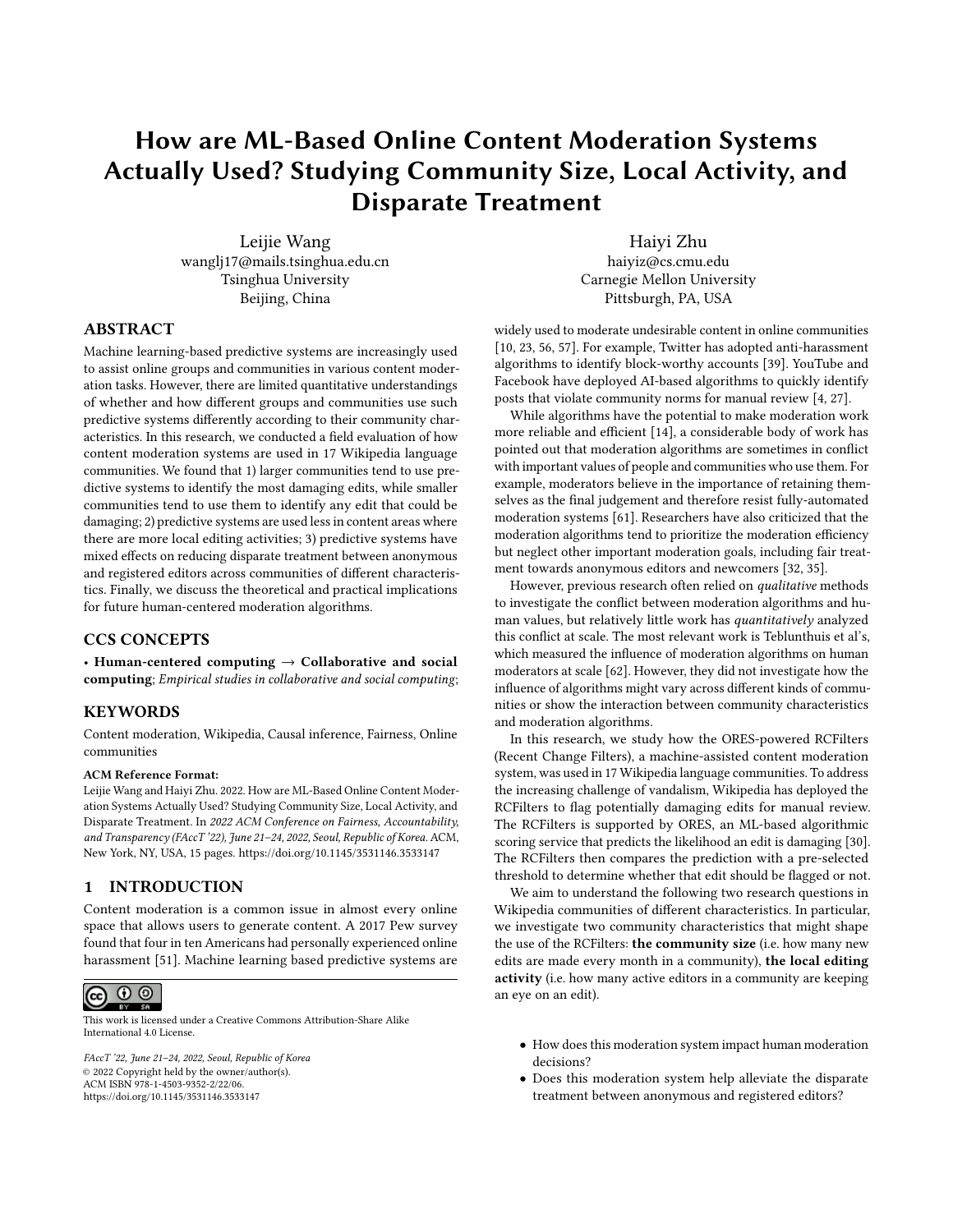- <span id="page-12-17"></span>[50] David S Lee and Thomas Lemieux. 2010. Regression discontinuity designs in economics. Journal of economic literature 48, 2 (2010), 281–355.
- <span id="page-12-0"></span>[51] Maeve Duggan. 2017. Online Harassment 2017. ["https://www.pewresearch.org/]("https://www.pewresearch.org/internet/2017/07/11/online-harassment-2017/") [internet/2017/07/11/online-harassment-2017/".]("https://www.pewresearch.org/internet/2017/07/11/online-harassment-2017/") [Online; accessed 07-Sep-2021].
- <span id="page-12-9"></span>[52] Ariadna Matamoros-Fernández. 2017. Platformed racism: The mediation and circulation of an Australian race-based controversy on Twitter, Facebook and YouTube. Information, Communication & Society 20, 6 (2017), 930–946.
- <span id="page-12-10"></span>[53] Kathleen L Mosier and Linda J Skitka. 2018. Human decision makers and automated decision aids: Made for each other? In Automation and human performance: Theory and applications. CRC Press, 201–220.
- <span id="page-12-18"></span>[54] Richard J Murnane and John B Willett. 2010. Methods matter: Improving causal inference in educational and social science research. Oxford University Press.
- <span id="page-12-19"></span>[55] Wanda J Orlikowski and Debra C Gash. 1994. Technological frames: making sense of information technology in organizations. ACM Transactions on Information Systems (TOIS) 12, 2 (1994), 174–207.
- <span id="page-12-1"></span>[56] John Pavlopoulos, Prodromos Malakasiotis, and Ion Androutsopoulos. 2017. Deep learning for user comment moderation. arXiv preprint arXiv:1705.09993 (2017).
- <span id="page-12-2"></span>[57] Robert Peck. 2019. The Punishing Ecstasy of Being a Reddit Moderator. [https:](https://www.wired.com/ story/the-punishing-ecstasy-of-being-a-reddit-moderator/) [//www.wired.com/story/the-punishing-ecstasy-of-being-a-reddit-moderator/](https://www.wired.com/ story/the-punishing-ecstasy-of-being-a-reddit-moderator/)
- <span id="page-12-5"></span>[58] Sarah T Roberts. 2016. Commercial content moderation: Digital laborers' dirty work. (2016).
- <span id="page-12-13"></span>[59] Joseph Seering, Juan Pablo Flores, Saiph Savage, and Jessica Hammer. 2018. The social roles of bots: evaluating impact of bots on discussions in online communities. Proceedings of the ACM on Human-Computer Interaction 2, CSCW (2018), 1–29.
- <span id="page-12-11"></span>[60] Andrew D Selbst, Danah Boyd, Sorelle A Friedler, Suresh Venkatasubramanian, and Janet Vertesi. 2019. Fairness and Abstraction in Sociotechnical Systems. In Proceedings of the Conference on Fairness, Accountability, and Transparency, Vol. 1. ACM, New York, NY, USA, 59–68.<https://doi.org/10.1145/3287560.3287598>
- <span id="page-12-3"></span>[61] C. Estelle Smith, Bowen Yu, Anjali Srivastava, Aaron Halfaker, Loren Terveen, and Haiyi Zhu. 2020. Keeping Community in the Loop: Understanding Wikipedia Stakeholder Values for Machine Learning-Based Systems. Conference on Human
- Factors in Computing Systems Proceedings (2020), 1–14. [https://doi.org/10.1145/](https://doi.org/10.1145/3313831.3376783) [3313831.3376783](https://doi.org/10.1145/3313831.3376783)
- <span id="page-12-4"></span>[62] Nathan TeBlunthuis, Benjamin Mako Hill, and Aaron Halfaker. 2021. Effects of Algorithmic Flagging on Fairness. Proceedings of the ACM on Human-Computer Interaction 5, CSCW1 (2021), 1–27.<https://doi.org/10.1145/3449130>
- <span id="page-12-6"></span>[63] Tiziana Terranova. 2000. Free labor: Producing culture for the digital economy. Social text 18, 2 (2000), 33–58.
- <span id="page-12-14"></span>[64] Jennifer Thom-Santelli, Dan R Cosley, and Geri Gay. 2009. What's mine is mine: territoriality in collaborative authoring. In Proceedings of the SIGCHI Conference on Human Factors in Computing Systems. 1481–1484.
- <span id="page-12-15"></span>[65] Fernanda B. Viégas, Martin Wattenberg, and Kushal Dave. 2004. Studying cooperation and conflict between authors with history flow visualizations. In Proceedings of the 2004 conference on Human factors in computing systems - CHI '04, Vol. 6. ACM Press, New York, New York, USA, 575–582.<https://doi.org/10.1145/985692.985765>
- <span id="page-12-16"></span>[66] Fernanda B Viégas, Martin Wattenberg, Jesse Kriss, and Frank Van Ham. 2007. Talk before you type: Coordination in Wikipedia. In 2007 40th Annual Hawaii International Conference on System Sciences (HICSS'07). IEEE, 78–78.
- <span id="page-12-7"></span>[67] Ruotong Wang, F Maxwell Harper, and Haiyi Zhu. 2020. Factors influencing perceived fairness in algorithmic decision-making: Algorithm outcomes, development procedures, and individual differences. In Proceedings of the 2020 CHI Conference on Human Factors in Computing Systems. 1–14.
- <span id="page-12-8"></span>[68] James Wexler, Mahima Pushkarna, Tolga Bolukbasi, Martin Wattenberg, Fernanda Viégas, and Jimbo Wilson. 2019. The what-if tool: Interactive probing of machine learning models. IEEE transactions on visualization and computer graphics 26, 1  $(2019), 56-65.$
- <span id="page-12-12"></span>[69] Haiyi Zhu, Bowen Yu, Aaron Halfaker, and Loren Terveen. 2018. Value-Sensitive Algorithm Design. Proceedings of the ACM on Human-Computer Interaction 2, CSCW (nov 2018), 1–23.<https://doi.org/10.1145/3274463>

## A APPENDIX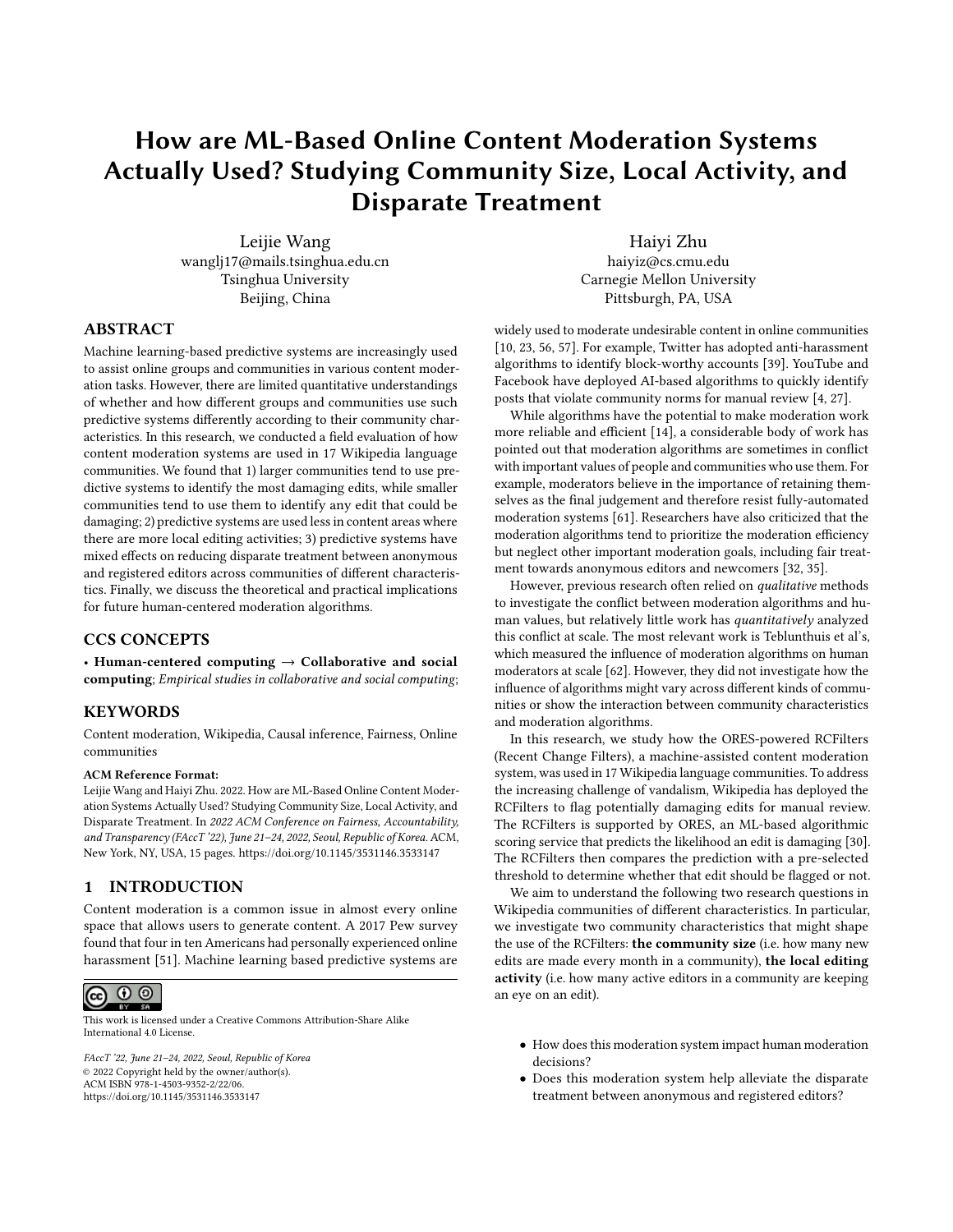|              | Model 4a: Anonymity × Community Size |           |         |                   | Model 4b: Anonymity $\times$ Local Editing Activity |           |         |
|--------------|--------------------------------------|-----------|---------|-------------------|-----------------------------------------------------|-----------|---------|
| Group        | Editor role                          | Est.      | Std.Err | Group             | Editor role                                         | Est.      | Std.Err |
| Small wikis  | Anonymous                            | $-0.02$   | 0.06    | Less active       | Anonymous                                           | $0.06***$ | 0.02    |
|              | Registered                           | 0.02      | 0.14    |                   | Registered                                          | 0.03      | 0.04    |
| Medium wikis | Anonymous                            | 0.04      | 0.02    | Moderately active | Anonymous                                           | $0.03*$   | 0.02    |
|              | Registered                           | $-0.08$   | 0.08    |                   | Registered                                          | 0.06      | 0.04    |
| Large wikis  | Anonymous                            | $0.04***$ | 0.01    | Very active       | Anonymous                                           | 0.02      | 0.02    |
|              | Registered                           | 0.04      | 0.03    |                   | Registered                                          | $-0.02$   | 0.04    |

Table 4: Regression predicting the effects of the "likely have problems" filter on the reverting probability for each editor role and each subgroup, i.e., the coefficient  $\,$  in the regression model (\*p<0.05; \*\*p<0.01; \*\*\*p<0.001)

| Model 4a: Anonymity × Community Size |             |           |         | Model 4b: Anonymity $\times$ Local Editing Activity |             |           |         |
|--------------------------------------|-------------|-----------|---------|-----------------------------------------------------|-------------|-----------|---------|
| Group                                | Editor role | Est.      | Std.Err | Group                                               | Editor role | Est.      | Std.Err |
| Small wikis                          | Anonymous   | 0.08      | 0.08    | Less active                                         | Anonymous   | $0.19***$ | 0.03    |
|                                      | Registered  | 0.13      | 0.36    |                                                     | Registered  | 0.20      | 0.11    |
| Medium wikis                         | Anonymous   | $0.09**$  | 0.03    | Moderately active                                   | Anonymous   | $0.17***$ | 0.03    |
|                                      | Registered  | $-0.45**$ | 0.17    |                                                     | Registered  | $0.39**$  | 0.13    |
| Large wikis                          | Anonymous   | $0.22***$ | 0.02    | Very active                                         | Anonymous   | $0.17***$ | 0.03    |
|                                      | Registered  | $0.27***$ | 0.08    |                                                     | Registered  | $-0.07$   | 0.12    |

Table 5: Regression predicting the effects of the "very likely have problems" filter on the reverting probability for each editor role and each subgroup, i.e., the coefficient  $\gamma$  in the regression model (\*p<0.05; \*\*p<0.01; \*\*\*p<0.001)